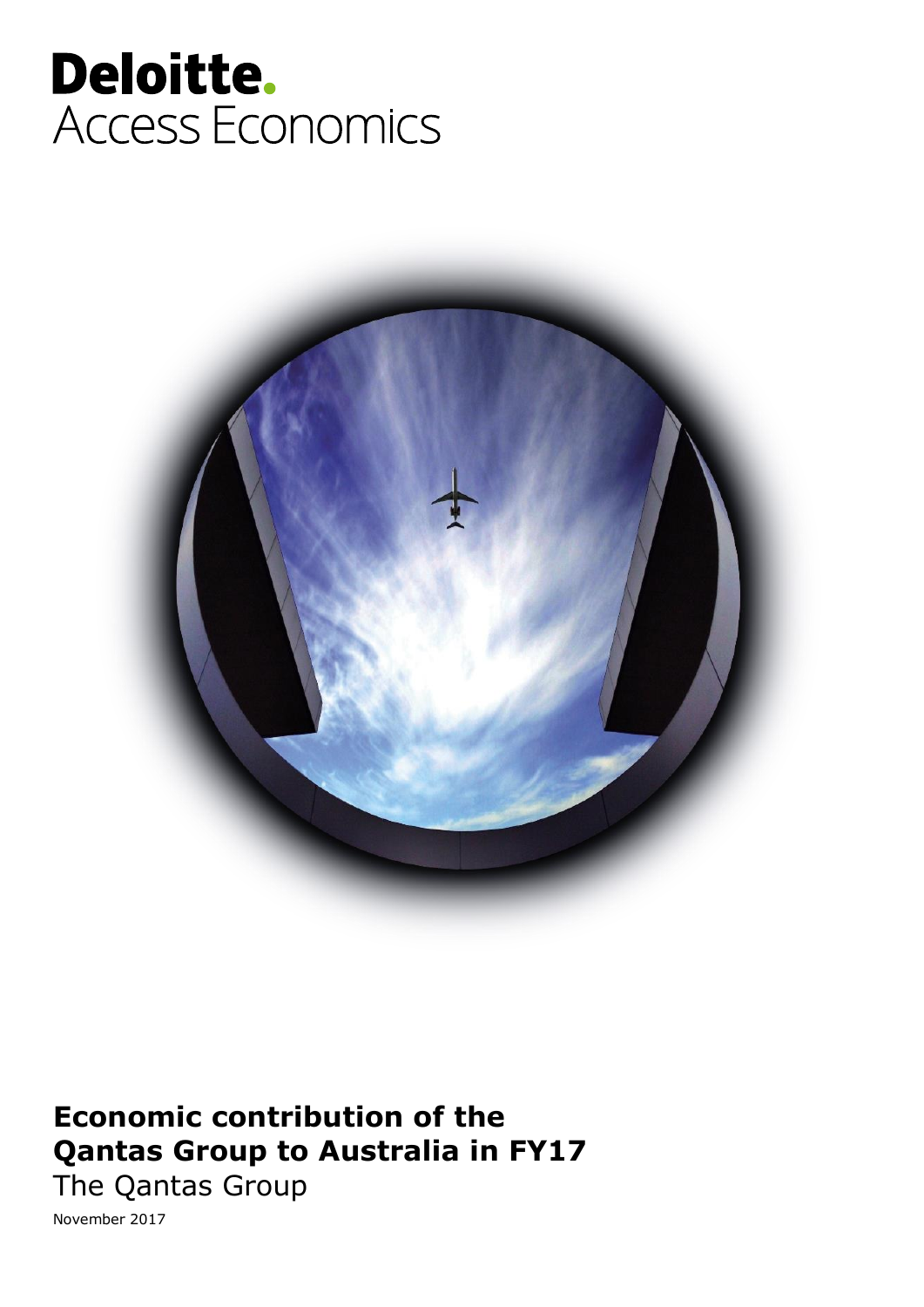### Contents

| Executive summary                                                                                                                                                            |                                           |                                                                                                                                                          |             |  |  |  |  |  |
|------------------------------------------------------------------------------------------------------------------------------------------------------------------------------|-------------------------------------------|----------------------------------------------------------------------------------------------------------------------------------------------------------|-------------|--|--|--|--|--|
| 1                                                                                                                                                                            | Economic contribution of the Qantas Group |                                                                                                                                                          |             |  |  |  |  |  |
|                                                                                                                                                                              | 1.1                                       | The economic contribution of the Qantas Group                                                                                                            | 4           |  |  |  |  |  |
|                                                                                                                                                                              | 1.1.1<br>1.1.2                            | Economic contribution by business group<br>Economic contribution by state and territory                                                                  | 4<br>5      |  |  |  |  |  |
| 2                                                                                                                                                                            |                                           | Facilitated tourism contribution of the Qantas Group                                                                                                     | 7           |  |  |  |  |  |
|                                                                                                                                                                              | 2.1<br>$2.2^{\circ}$<br>2.3               | Facilitated tourism by business group<br>Facilitated tourism by state and territory<br>Economic contribution by passenger for major source<br>countries  | 7<br>8<br>9 |  |  |  |  |  |
|                                                                                                                                                                              | 2.4                                       | Economic contribution per passenger                                                                                                                      | 9           |  |  |  |  |  |
|                                                                                                                                                                              |                                           | Appendix A: Estimating the economic contribution of the Qantas                                                                                           |             |  |  |  |  |  |
|                                                                                                                                                                              | Group                                     |                                                                                                                                                          | 11          |  |  |  |  |  |
| Background<br>Data provided by the Qantas Group<br>Methodology for calculating economic contribution by state<br>Updated approach to estimating the economic contribution by |                                           |                                                                                                                                                          |             |  |  |  |  |  |
|                                                                                                                                                                              |                                           | state                                                                                                                                                    | 12          |  |  |  |  |  |
|                                                                                                                                                                              |                                           | Appendix B: Economic contribution approach                                                                                                               | 14          |  |  |  |  |  |
|                                                                                                                                                                              |                                           | Appendix C : Facilitated tourism contribution                                                                                                            | 18          |  |  |  |  |  |
|                                                                                                                                                                              |                                           | Methodology for calculating the facilitated contribution of<br>domestic tourism<br>Methodology for calculating the facilitated contribution of           | 18          |  |  |  |  |  |
|                                                                                                                                                                              |                                           | international tourism<br>The use of 'economic contribution per passenger' estimates<br>Calculating the facilitated contribution of tourism using the TSA | 19<br>20    |  |  |  |  |  |
|                                                                                                                                                                              |                                           | approach                                                                                                                                                 | 20          |  |  |  |  |  |
|                                                                                                                                                                              |                                           | Limitation of our work                                                                                                                                   | 23          |  |  |  |  |  |
| General-use restriction<br>23                                                                                                                                                |                                           |                                                                                                                                                          |             |  |  |  |  |  |

Deloitte refers to one or more of Deloitte Touche Tohmatsu Limited, a UK private company limited by guarantee, and its network of member firms, each of which is a<br>legally separate and independent entity. Please see www.del and its member firms.

The entity named herein is a legally separate and independent entity. In providing this document, the author only acts in the named capacity and does not act in any<br>other capacity. Nothing in this document, nor any related

Liability limited by a scheme approved under Professional Standards Legislation.

© 2017 Deloitte Access Economics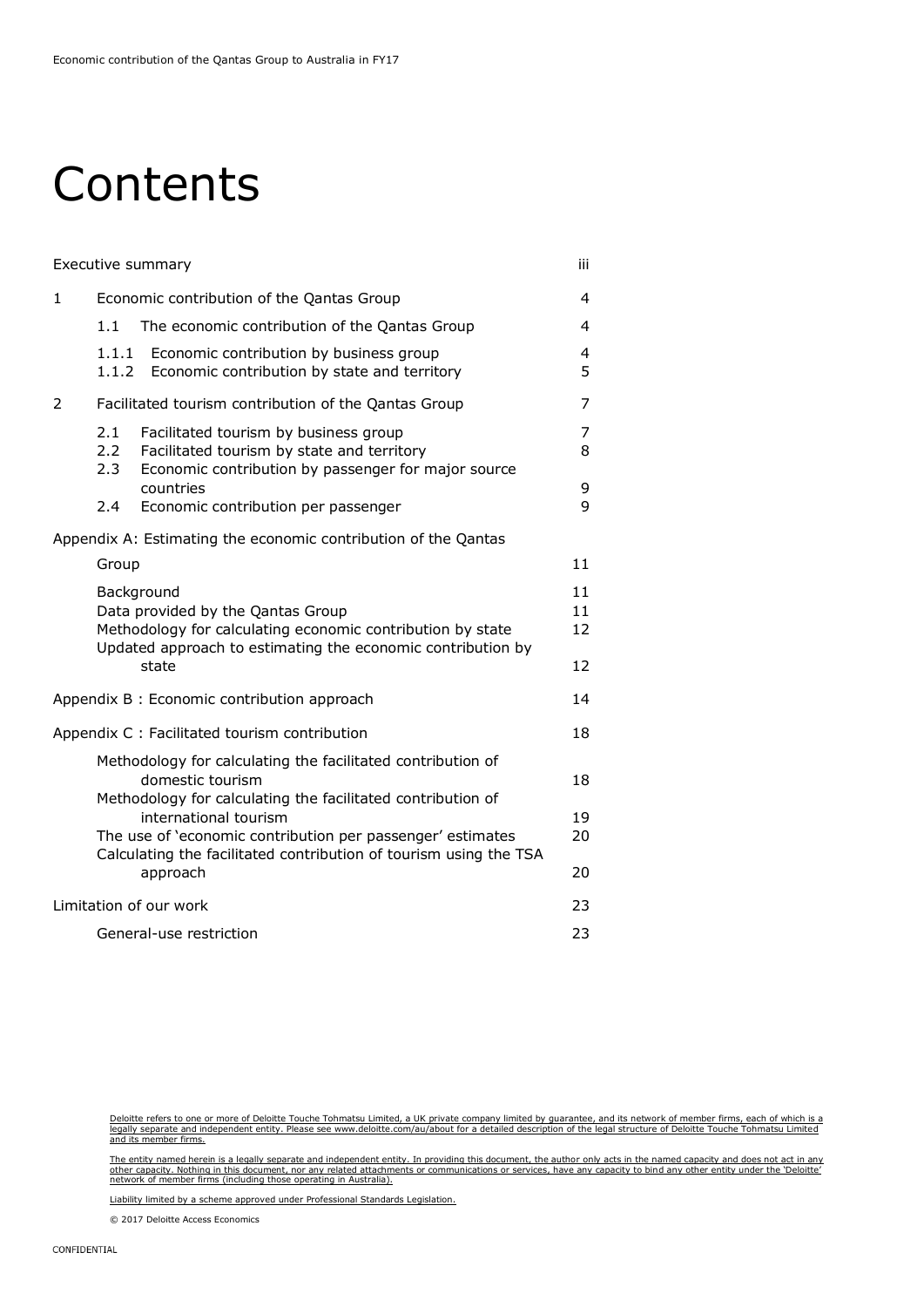### <span id="page-2-0"></span>Executive summary

Deloitte Access Economics has estimated the economic contribution of the Qantas Group (which includes Qantas<sup>1</sup>, Jetstar and Qantas Freight) to the Australian economy in the 2016-17 financial year (FY17) and has found the following:

- In addition to directly providing **26,150** Full Time Equivalent (FTE) Australian jobs, the Qantas Group indirectly contributes an estimated **30,263 FTE** Australian jobs by procuring **\$9.1 billion** in goods and services in Australia and overseas required to meet its supply chain (see Table 1.1).
- Combining the direct and indirect economic contribution results, the total economic contribution of Qantas Group to the Australian economy was **56,414 FTE jobs** and **\$11.6 billion** in value added for 2016–17 (see Table 1.1).
- The total economic contribution of the Qantas Group represents **0.7%** of Gross Domestic Product (GDP) in Australia. Considering solely the direct contribution, the operations of the Qantas Group represents **0.4%** of GDP.

|                                                       | <b>Direct</b> | Indirect | Total  |
|-------------------------------------------------------|---------------|----------|--------|
| Value added (\$b)                                     | 7.0           | 4.6      | 11.6   |
| <b>Employment (FTEs)</b>                              | 26,150        | 30,263   | 56,414 |
| <b>Gross Operating Surplus</b><br>$(GOS)$ $($ \$b $)$ | 3.0           | 2.0      | 5.0    |
| Labour income (\$b)                                   | 4.0           | 2.6      | 6.6    |

Economic contribution of the Qantas Group

In addition to the economic contribution associated with its operations, the Qantas Group also plays a vital role in facilitating tourism activity through the transport of tourists to and around Australia. Combining the expenditure of both domestic and international tourists who travel on Qantas and Jetstar, the additional total value added to the Australian economy associated with the role of the Qantas Group in facilitating tourism in FY17 is estimated to be **\$10.7 billion.**

Comparing these results with the 2015–16 State Tourism Satellite Accounts produced by Tourism Research Australia (TRA) indicates that **one in nine jobs** supported by the tourism sector (either directly or indirectly) are attributable to expenditure by those travelling on Qantas Group airlines.

The Qantas Group also plays an important role in marketing Australian tourism both internationally and domestically, particularly through its contribution to state and territory tourism organisations.

-

<sup>1</sup> Qantas includes Qantas Domestic, Qantas International and QantasLink.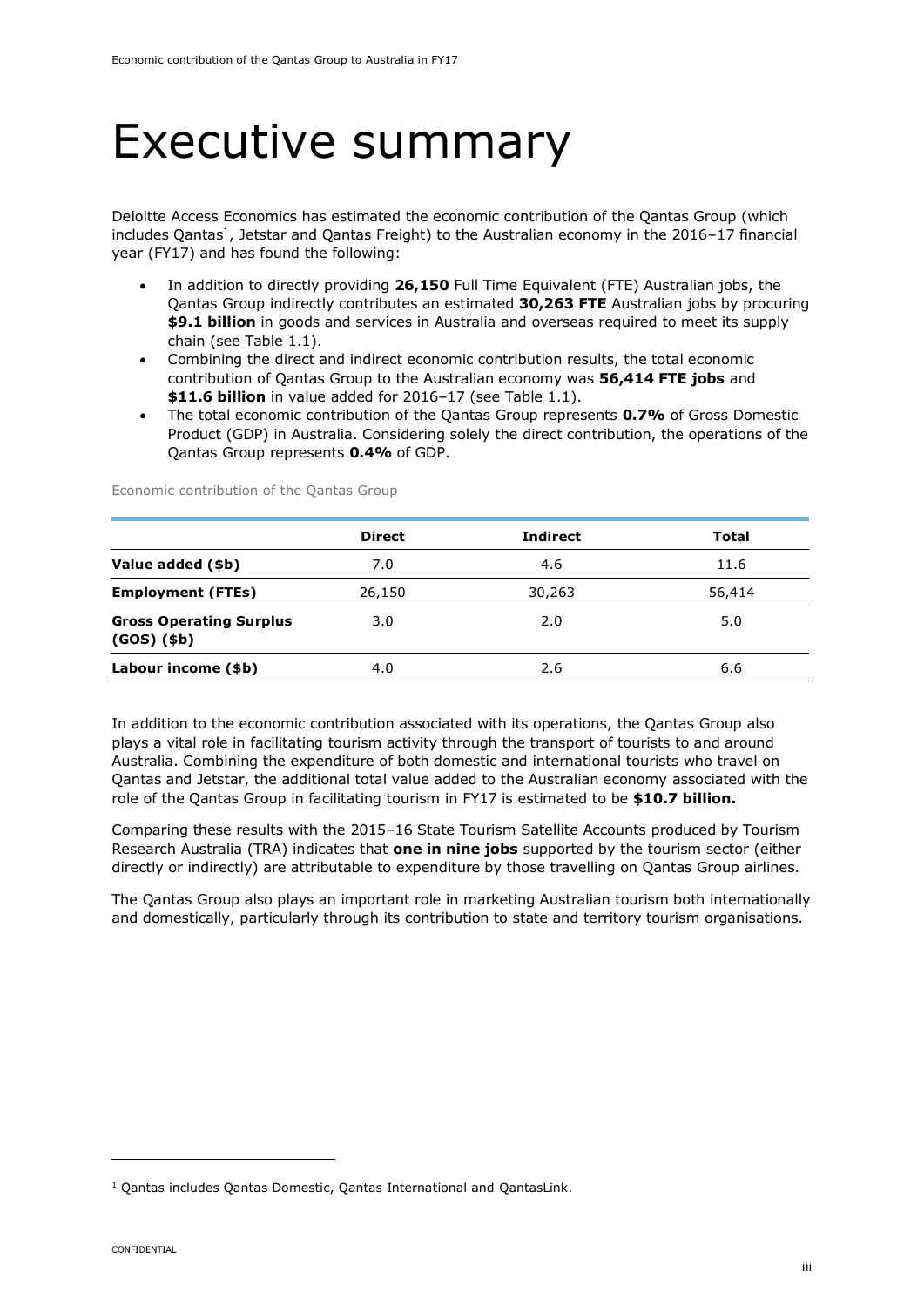### <span id="page-3-0"></span>1 Economic contribution of the Qantas Group

This chapter examines the economic contribution of the Qantas Group. The key findings of the analysis are set out below.

Deloitte Access Economics has estimated that the Qantas Group contributed \$11.6 billion in total value added and 56,414 FTE jobs directly and indirectly to the Australian economy in 2016–17.

- The majority of the Qantas Group's direct value added flowed to employees, with the Group's labour income totalling \$4 billion and GOS totalling \$3 billion.
- Qantas makes the largest economic contribution comprising 76% of the Group's total value added, Jetstar comprising 20% and Qantas freight composing 4%.
- New South Wales (NSW) receives the largest share of the Qantas Group's economic contribution, as the majority of Qantas staff work from Sydney.

The remainder of this section provides more details on the findings of the analysis.

#### <span id="page-3-1"></span>**1.1 The economic contribution of the Qantas Group**

Economic contribution studies examine both the direct and indirect value added contributed by an economic entity. Direct value added includes the returns to capital (i.e., GOS) and the returns to labour (i.e., employee wages) generated by the Qantas Group itself. Indirect value added captures the wages and GOS contributed by the Qantas Group to upstream sectors that produce inputs to the airline's operation. For more background information on the methodology used to calculate economic contribution, see Appendix A and Appendix B.

#### <span id="page-3-2"></span>**1.1.1 Economic contribution by business group**

Qantas makes the largest contribution to the Qantas Group's value added and employment impacts, making up 76% of the Group's total value added and 77% of the Group's total employment contribution (see Table 1.1).

The majority of the Qantas Group's direct value added is attributable to labour income as opposed to capital income or GOS. While the airline industry may appear capital intensive, this split of value added indicates a large share of the income generated by the airline's activities flows to employees.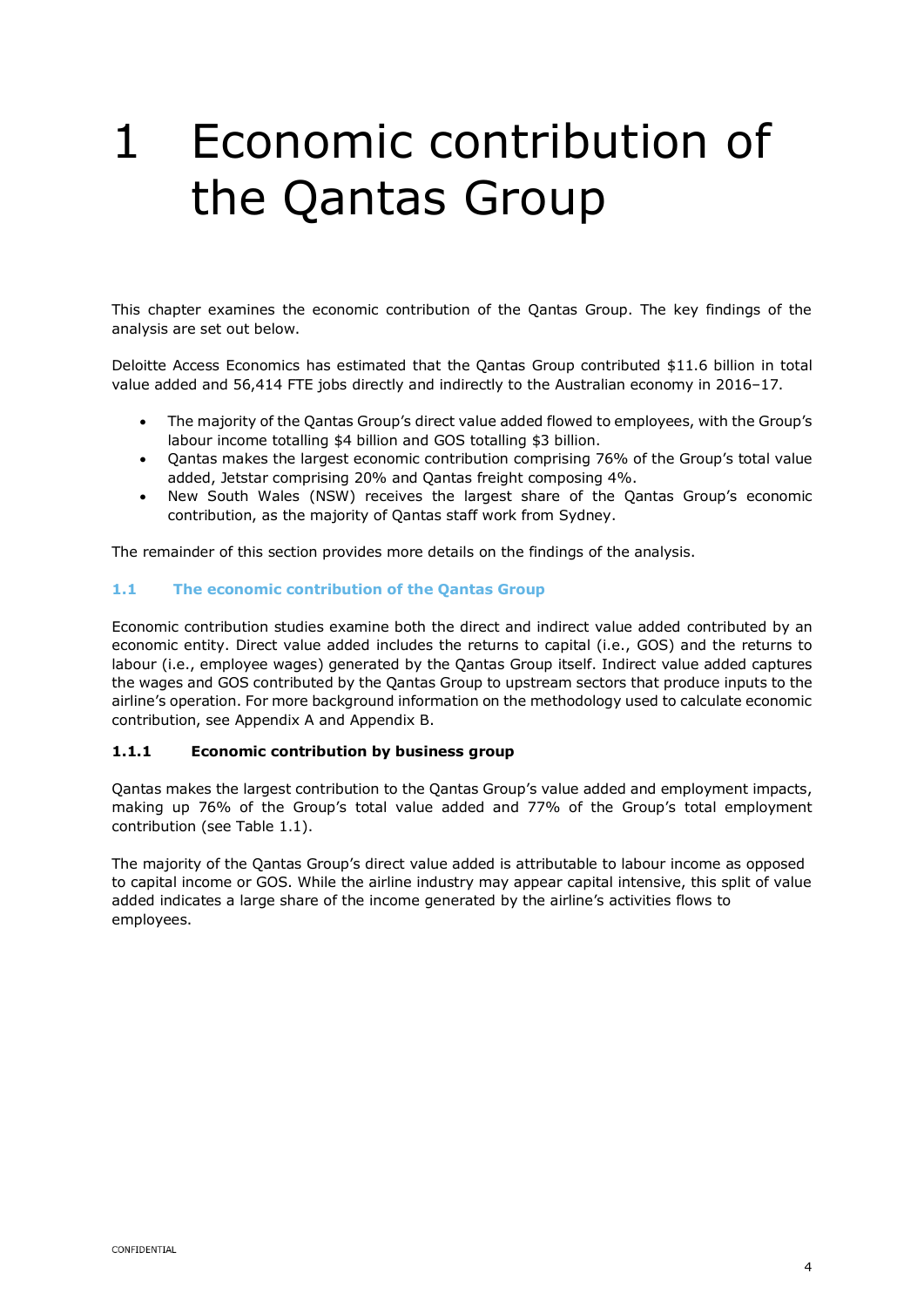| Table 1.1 Economic contribution of Qantas, Jetstar and Qantas Freight |  |  |  |
|-----------------------------------------------------------------------|--|--|--|
|-----------------------------------------------------------------------|--|--|--|

|                          | <b>Direct</b> | <b>Indirect</b> | <b>Total</b> |
|--------------------------|---------------|-----------------|--------------|
| Value added (\$m)        |               |                 |              |
| Qantas                   | 5,353         | 3,444           | 8,797        |
| Jetstar                  | 1,402         | 904             | 2,306        |
| Qantas Freight           | 220           | 300             | 521          |
| Qantas Group             | 6,976         | 4,648           | 11,624       |
| <b>Employment (FTEs)</b> |               |                 |              |
| Qantas                   | 20,771        | 22,414          | 43,185       |
| Jetstar                  | 4,193         | 6,053           | 10,246       |
| Qantas Freight           | 1,186         | 1,795           | 2,982        |
| Qantas Group             | 26,150        | 30,263          | 56,414       |
| $GOS$ $(\$m)$            |               |                 |              |
| Qantas                   | 2,270         | 1,443           | 3,713        |
| Jetstar                  | 650           | 430             | 1,080        |
| Qantas Freight           | 59            | 144             | 203          |
| <b>Qantas Group</b>      | 2,979         | 2,017           | 4,996        |
| Labour income (\$m)      |               |                 |              |
| Qantas                   | 3,083         | 2,001           | 5,084        |
| Jetstar                  | 753           | 473             | 1,226        |
| Qantas Freight           | 161           | 156             | 318          |
| Qantas Group             | 3,997         | 2,631           | 6,628        |

Source: Deloitte Access Economics. Note: All figures have been rounded to the nearest unit so totals may be subject to rounding errors.

#### <span id="page-4-0"></span>**1.1.2 Economic contribution by state and territory**

NSW and the Australian Capital Territory (ACT) receive the largest share of the Qantas Group's economic contribution, where total activity contributes \$4.4 billion and almost 23,000 jobs to the NSW and ACT economy (see Table 1.2).<sup>2</sup> Qantas headquarters and operations are based in Sydney and, thus, NSW attracts a large share of labour income and employment. Sydney also attracts a high volume of tourists and transit flights, with NSW accounting for almost one-third of all Qantas' passengers nation-wide.

Victoria and Queensland also receive a large share of the Qantas Group's economic contribution. Victoria attracts a large share of the company's intermediate expenditure, as the Group demands a

-

 $2$  The results provided in Table 1.2 assume the breakdown of intermediate input flows to each state and territory is the same as in the FY16 report. Since the previous report, Deloitte Access Economics has updated our regional Input-Output model using the latest state accounts, resulting in slightly different estimates of industry size at a state and territory level. Table A.1 in the appendix provides results assuming the flow of intermediate inputs at a state and territory level, which are revised to reflect the latest estimates of industry size in the Deloitte Access Economic Regional Input-Output model. On the whole, the results are broadly similar to those in Table 1.2 with value added and employment being estimated to be slightly higher in some states and lower in others.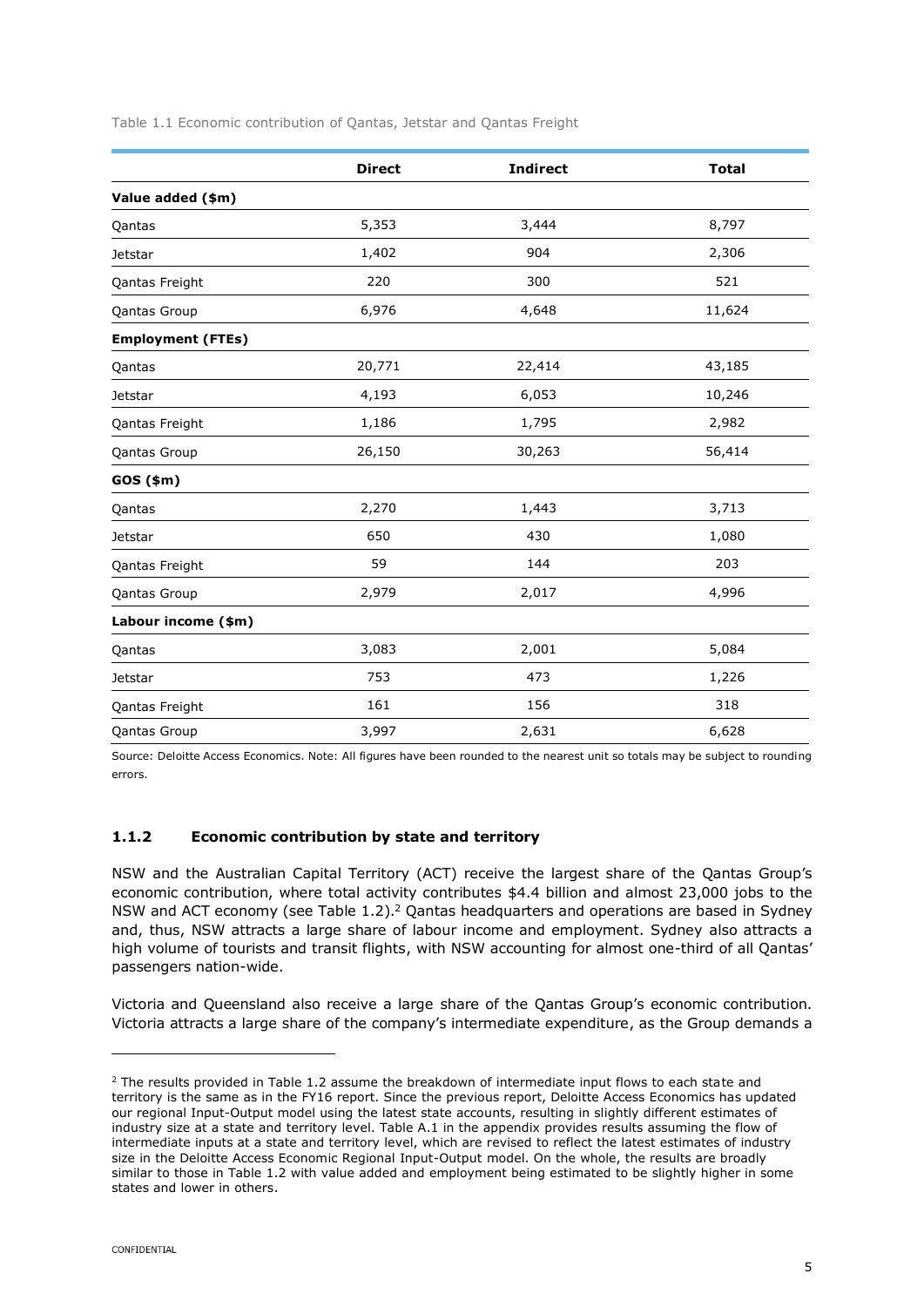range of goods and services from the state due to its sizeable transport services industry. Queensland attracts a large share of aircraft departures, as its diverse offering of natural assets, such as the Great Barrier Reef and man-made attractions, such as its theme parks and casinos, make it a popular tourist destination.

|                                             |        | Qantas   |        |        | <b>Jetstar</b> |       | <b>Qantas Group</b> |          |        |  |
|---------------------------------------------|--------|----------|--------|--------|----------------|-------|---------------------|----------|--------|--|
| <b>Total Value</b><br>added (\$m)           | Direct | Indirect | Total  | Direct | Indirect       | Total | Direct              | Indirect | Total  |  |
| NSW/ACT                                     | 2,469  | 1,297    | 3,766  | 354    | 283            | 637   | 2,823               | 1,580    | 4,403  |  |
| <b>VIC</b>                                  | 1,008  | 964      | 1,973  | 539    | 261            | 800   | 1,547               | 1,225    | 2,772  |  |
| QLD                                         | 1,131  | 825      | 1,956  | 359    | 218            | 576   | 1,490               | 1,042    | 2,532  |  |
| <b>SA</b>                                   | 229    | 200      | 429    | 72     | 44             | 115   | 300                 | 244      | 545    |  |
| WA                                          | 575    | 365      | 940    | 18     | 81             | 99    | 593                 | 446      | 1,039  |  |
| <b>TAS</b>                                  | 72     | 52       | 124    | 47     | 9              | 56    | 119                 | 60       | 180    |  |
| <b>NT</b>                                   | 90     | 42       | 131    | 14     | 9              | 23    | 104                 | 50       | 154    |  |
| <b>Total</b><br><b>Employment</b><br>(FTEs) | Direct | Indirect | Total  | Direct | Indirect       | Total | Direct              | Indirect | Total  |  |
| NSW/ACT                                     | 12,006 | 8,198    | 20,204 | 976    | 1,814          | 2,790 | 12,983              | 10,011   | 22,994 |  |
| <b>VIC</b>                                  | 3,699  | 6,550    | 10,249 | 2,082  | 1,847          | 3,929 | 5,781               | 8,397    | 14,178 |  |
| QLD                                         | 3,586  | 5,477    | 9,063  | 891    | 1,539          | 2,430 | 4,477               | 7,016    | 11,493 |  |
| <b>SA</b>                                   | 550    | 1,440    | 1,989  | 215    | 315            | 529   | 764                 | 1,754    | 2,519  |  |
| <b>WA</b>                                   | 1,775  | 1,931    | 3,706  | 23     | 427            | 450   | 1,798               | 2,358    | 4,156  |  |
| <b>TAS</b>                                  | 231    | 377      | 608    | 6      | 58             | 64    | 237                 | 435      | 671    |  |
| <b>NT</b>                                   | 110    | 237      | 347    | 0      | 54             | 54    | 110                 | 291      | 402    |  |

Table 1.2 Economic contribution by state and territory

Source: Deloitte Access Economics. Note: All figures have been rounded to the nearest unit so totals may be subject to rounding errors. Results for Qantas include the Qantas Freight division, which is not reported separately here.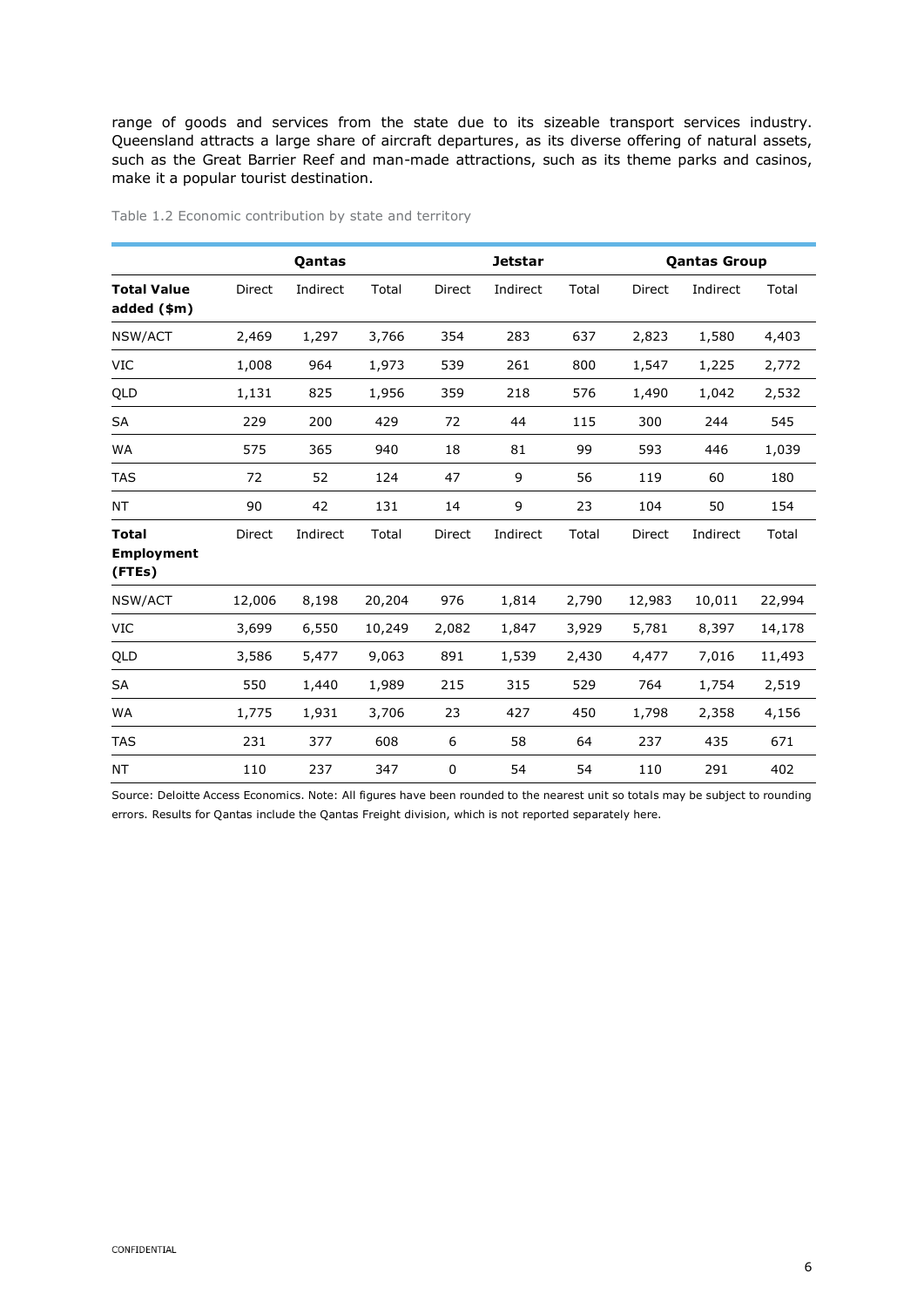# <span id="page-6-0"></span>2 Facilitated tourism contribution of the Qantas Group

In addition to the contribution generated by its operations, the Qantas Group plays an instrumental role in supporting tourism in Australia, both through facilitating air travel by domestic and international passengers and through marketing Australian tourism destinations to domestic and international consumers. In particular, the extensive network operated by the Qantas Group plays a pivotal role in facilitating tourism in many regional destinations throughout Australia.

The estimated contribution of the Qantas Group in facilitating domestic and international tourism expenditure is based on the estimated spending that occurs by travellers at the destination and does not include expenditure on airfares, which is captured as part of the direct economic contribution. For more information on the methodology, see Appendix C.

#### <span id="page-6-1"></span>**2.1 Facilitated tourism by business group**

The total economic contribution associated with expenditure by tourists travelling on Qantas or Jetstar in FY16 was \$10.7 billion and 104,807 FTEs. Of the total value added, 67% was contributed by passengers carried by Qantas and 33% from passengers carried by Jetstar.

Qantas carries a substantially greater volume of domestic tourists than international tourists, while domestic tourists spend more per night on average, international tourists tend to stay longer and spend more overall. At the national level, data from TRA $3$  indicates that a domestic overnight visitor spends \$676 per trip, whereas an international tourist spends \$3,551 per trip in Australia. Overall, domestic tourists contribute to a larger proportion of value added and employment than international tourists.

The expenditure of domestic tourists carried by the Qantas Group was estimated to contribute \$6.5 billion in value added and support, the employment of 65,588 FTEs (see [Table 2.1\)](#page-7-1), whereas international tourists were estimated to contribute \$4.2 billion in value added and support the employment of 39,219 FTEs (see Table 2.1). 4

-

<sup>&</sup>lt;sup>3</sup> This national-level data is not adjusted for the visitor mix on Qantas Airlines and includes expenditure on airfares which is excluded from estimates of the facilitated tourism contribution.

<sup>4</sup> Appendix C also includes results of the facilitated tourism contribution using the Tourism Satellite Account (TSA) approach. The TSA represents an alternative method of estimating the contribution of facilitated tourism activity, although is built on the same methodological foundations as input-output modelling. It has been used in a number of recent studies of facilitated tourism activity by Deloitte Access Economics. The results in Chapter 2 are based on an input-output approach to estimating the contribution of facilitated tourism which is consistent with the approach in Chapter 1 and previous estimates. Both approaches yield similar estimates of total value added and employment.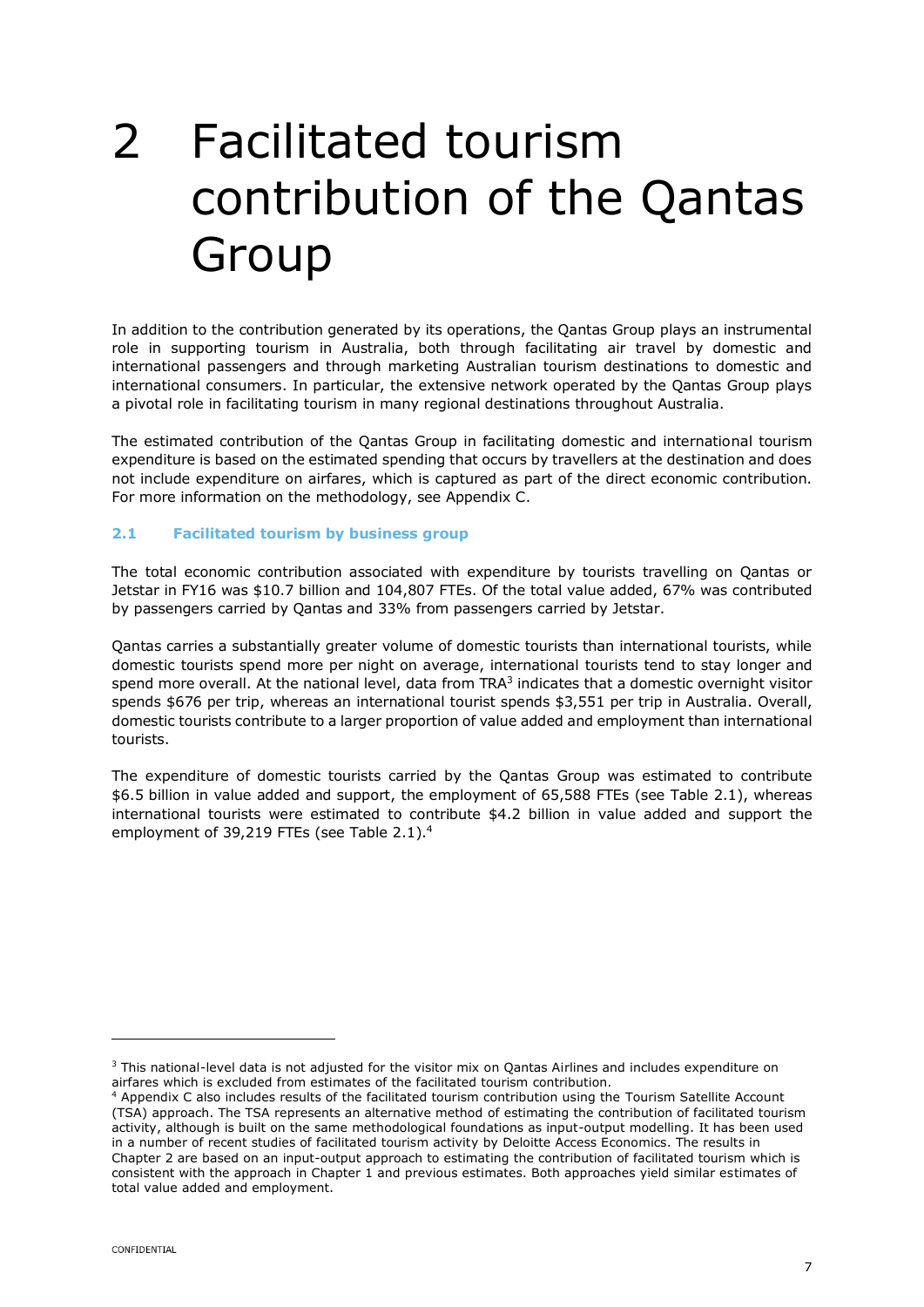<span id="page-7-1"></span>Table 2.1 Facilitated tourism contribution

|                          |               | <b>Domestic tourism</b> | <b>International tourism</b> |               |                 |              |
|--------------------------|---------------|-------------------------|------------------------------|---------------|-----------------|--------------|
|                          | <b>Direct</b> | <b>Indirect</b>         | <b>Total</b>                 | <b>Direct</b> | <b>Indirect</b> | <b>Total</b> |
| Value added (\$m)        |               |                         |                              |               |                 |              |
| Qantas                   | 2,353         | 1,782                   | 4,135                        | 1,899         | 1,145           | 3,045        |
| Jetstar                  | 1,346         | 1,020                   | 2,366                        | 739           | 442             | 1,182        |
| Qantas group             | 3,699         | 2,802                   | 6,501                        | 2,639         | 1,587           | 4,226        |
| <b>Employment (FTEs)</b> |               |                         |                              |               |                 |              |
| Qantas                   | 29,772        | 11,942                  | 41,714                       | 20,597        | 7,686           | 28,282       |
| Jetstar                  | 17,040        | 6,833                   | 23,873                       | 7,970         | 2,967           | 10,937       |
| Qantas group             | 46,812        | 18,775                  | 65,588                       | 28,566        | 10,653          | 39,219       |

Source: Deloitte Access Economics. Note: All figures have been rounded to nearest unit so totals may be subject to rounding errors.

#### <span id="page-7-0"></span>**2.2 Facilitated tourism by state and territory**

[Table 2.2](#page-7-2) below estimates the overall contribution of Jetstar and Qantas by state, combining both domestic and international tourism expenditure. The relatively strong total contribution of Queensland reflects the popularity of the Queensland coast as a holiday destination for domestic travellers. Indeed, Queensland accounts for almost a third of the value added associated with tourism expenditure facilitated by Jetstar. In the case of Qantas, facilitated tourism is largest in NSW and Queensland reflecting the popularity of these states as a tourism destination.

|                                | Qantas | <b>Jetstar</b> | <b>Total</b> |
|--------------------------------|--------|----------------|--------------|
| Total Value added (\$m)        |        |                |              |
| NSW/ACT                        | 2,113  | 946            | 3,059        |
| VIC                            | 1,384  | 783            | 2,167        |
| QLD                            | 1,671  | 1,082          | 2,753        |
| SA                             | 368    | 138            | 506          |
| WA                             | 1,211  | 164            | 1,375        |
| <b>TAS</b>                     | 128    | 289            | 417          |
| NT                             | 306    | 146            | 452          |
| <b>Total Employment (FTEs)</b> |        |                |              |
| NSW/ACT                        | 20,177 | 8,985          | 29,162       |
| VIC                            | 14,055 | 7,858          | 21,913       |
| QLD                            | 16,923 | 10,645         | 27,568       |
| SA                             | 4,027  | 1,464          | 5,491        |
| WA                             | 10,602 | 1,355          | 11,957       |
| <b>TAS</b>                     | 1,453  | 3,239          | 4,692        |
| NT                             | 2,760  | 1,262          | 4,023        |

<span id="page-7-2"></span>Table 2.2 Facilitated tourism contribution by state and territory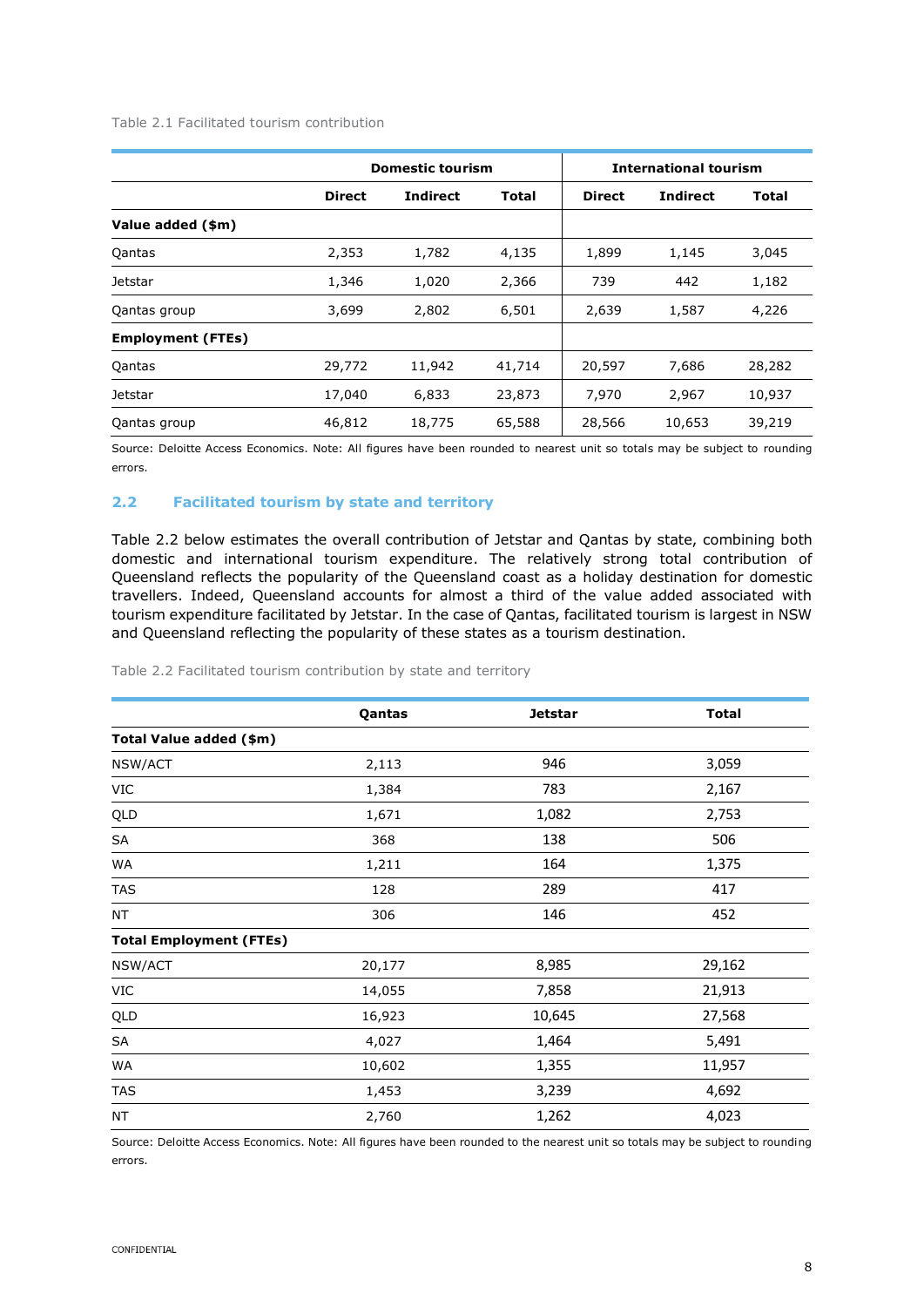#### <span id="page-8-0"></span>**2.3 Economic contribution by passenger for major source countries**

Deloitte Access Economics has also estimated the economic contribution per passenger for major source countries. This analysis was completed by taking information on expenditure per tourist in Australia by source country from TRA and estimating the economic contribution of this expenditure using the same approach for the tourism contribution.<sup>5</sup>

This approach was undertaken for the following source countries which were selected by the Qantas Group:

- United States of America,
- China,
- Japan,
- Hong Kong,
- Singapore, and
- United Kingdom.<sup>6</sup>

The results of this analysis are set out in the following section.

#### <span id="page-8-1"></span>**2.4 Economic contribution per passenger**

As illustrated in Table 2.3, passengers travelling from China have the highest total economic contribution at \$5,549 per passenger. In terms of employment, a thousand passengers from China contributes to about 50 FTEs. Hong Kong ranks second on this list at \$3,574 per passenger or 33 FTEs per thousand passengers.

The remaining countries' economic contribution lies between \$2,000 to \$2,500 or 19 to 25 FTEs per thousand passengers.

-

<sup>5</sup> Airfares were not excluded for these passengers as in the overall tourism contribution. This was done in the overall tourism contribution to avoid double-counting activity already included in the economic contribution of the Qantas Group.

<sup>&</sup>lt;sup>6</sup> The economic contribution for United Kingdom was estimated using a weighted-average spending profile for England, Northern Ireland, Scotland and Wales.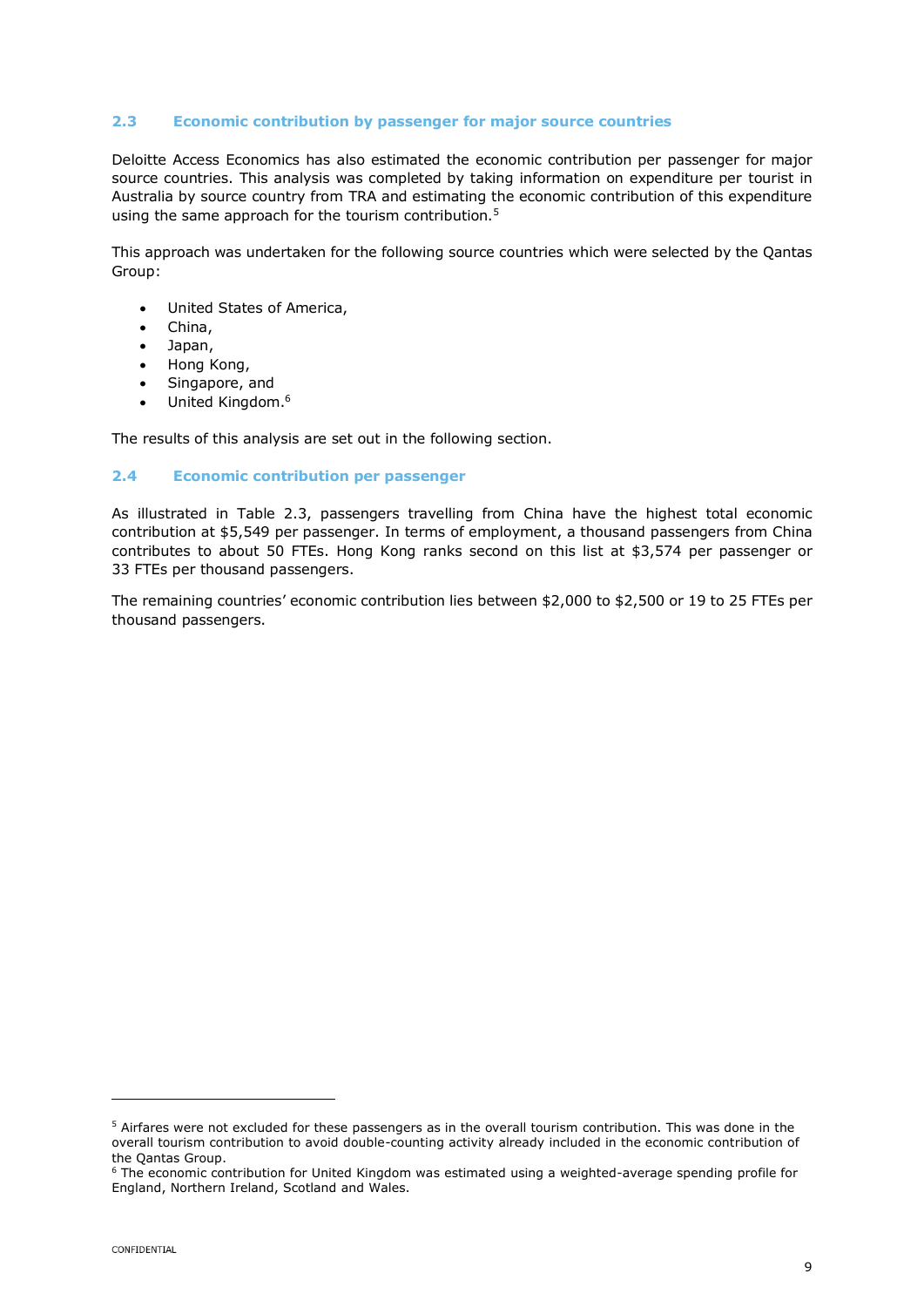#### Table 2.3 Economic contribution per passenger

|                                        | <b>Direct</b> | <b>Indirect</b> | <b>Total</b> |
|----------------------------------------|---------------|-----------------|--------------|
| Value added (\$)                       |               |                 |              |
| <b>United States</b>                   | 1,286         | 875             | 2,161        |
| China                                  | 3,674         | 1,875           | 5,549        |
| Japan                                  | 1,256         | 757             | 2,013        |
| Hong Kong                              | 2,262         | 1,312           | 3,574        |
| Singapore                              | 1,567         | 895             | 2,463        |
| United Kingdoms                        | 1,451         | 1,060           | 2,510        |
| Employment (FTEs per '000' passengers) |               |                 |              |
| <b>United States</b>                   | 15            | 6               | 21           |
| China                                  | 38            | 13              | 50           |
| Japan                                  | 14            | 5               | 19           |
| Hong Kong                              | 24            | 9               | 33           |
| Singapore                              | 17            | 6               | 23           |
| United Kingdoms                        | 18            | 7               | 25           |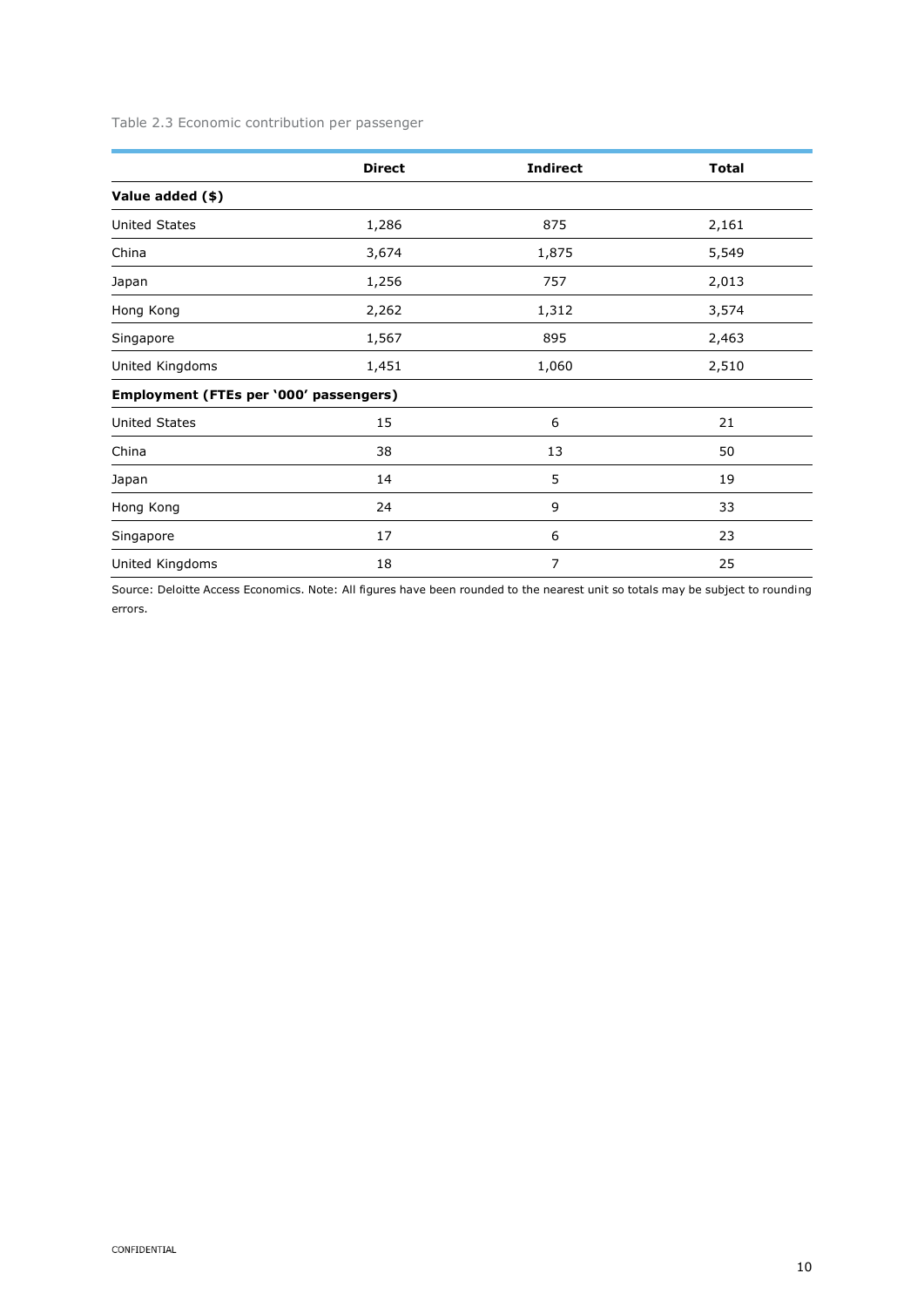# <span id="page-10-0"></span>Appendix A: Estimating the economic contribution of the Qantas Group

#### <span id="page-10-1"></span>**Background**

Deloitte Access Economics was commissioned by the Qantas Group to examine the Qantas Group's contribution to the Australian economy for the FY16 and previously for FY15. This report like previous reports estimates the economic contribution of the Qantas Group at both the national and state level in terms of value added and employment (FTEs). Results are also disaggregated across the Qantas Group's business units of Qantas, Jetstar and Qantas Freight.

Economic contribution studies provide a snapshot of the contribution of a firm or industry at a particular point in time. The analysis uses common financial measures, such as revenue and cost of goods sold, to estimate a firm's direct value added to the Australian economy. Direct value added is calculated using the income approach to GDP, which builds up the value of a firm or sector's output by adding the returns to capital (measured in terms of GOS) and the returns to labour (measured as wages paid). That is, it estimates the total income generated, net of costs, through the activities of the entity being modelled.

While revenue is more commonly reported in financial accounts, direct value added provides a more accurate assessment of a firm's contribution to the overall economy because it nets out the value that is created by upstream industries. The direct contribution, therefore, isolates the value *created* by the Qantas Group. This approach is consistent with the framework used by the Australian Bureau of Statistics (ABS) in compiling the *Australian National Accounts*.

In addition to this direct component, economic contribution studies consider the interlinkages with other sectors of the economy through expenditure on intermediate inputs. This expenditure drives the indirect contribution to value added and is determined through Deloitte Access Economics' Regional Input-Output Model (DAE-RIO-M).

Measuring the indirect contribution involves measuring the indirect or flow-on contribution of the Qantas Group's activities. This is the value added generated in upstream sectors of the economy that produce inputs to the airline's operation. The flow-on contribution is based on the Qantas Group's expenditure in these industries and the profit and wages that are generated as a result. A more detailed description of the methodology of economic contribution studies is provided in Appendix B.

#### <span id="page-10-2"></span>**Data provided by the Qantas Group**

Qantas has provided Deloitte Access Economics with detailed profit and loss data from the FY17. This data was disaggregated by the following business units:

- Qantas (incorporating domestic and international operations),;
- Jetstar;
- Qantas Loyalty;
- Freight;
- Corporate; and
- Unallocated/eliminated.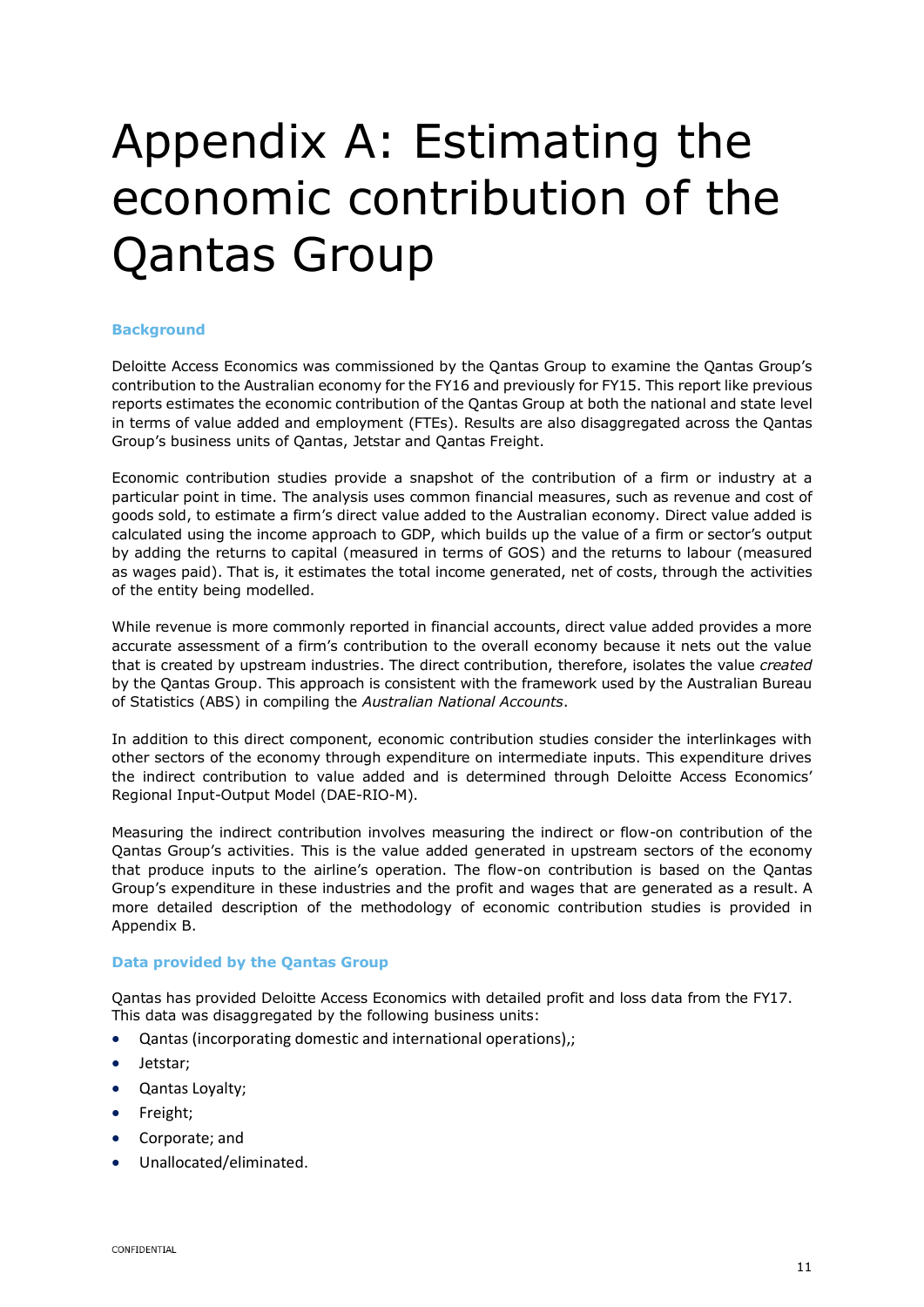The revenue and expenditure numbers for Qantas Loyalty were aggregated with values from Qantas and are not analysed separately. While Qantas Loyalty generates substantial revenue through its own operations, the profitability of this business unit is determined primarily by demand for Qantas Points. This demand is closely tied to the overall performance of Qantas and it is, therefore, appropriate to aggregate these two business units.

The Corporate division's revenue and expenditure has been distributed across Qantas, Jetstar and Qantas Freight. The corporate division contributes to the organisation by providing strategic advice, managing finances and providing human resourcing support. While these functions are integral to any firm, the benefits and revenue associated with such services are accrued through other business units. As the revenue is accrued by these business units, the costs should also be distributed so as to accurately reflect the intermediate inputs required to generate revenue. As such, the costs of the corporate business unit have been distributed as per advice from Qantas, with 72% of costs being allocated to Qantas, Jetstar being allocated 22% and Freight 6%.

In determining the Qantas Group's indirect contribution to the Australian economy, expenditure on intermediate inputs has been allocated between expenditure occurring within Australia and that occurring internationally. The majority of the Qantas Group's expenditure on intermediate expenditure occurs in Australia, with more than half of its intermediate inputs sourced locally. The majority of the expenditure on inputs from outside Australia is attributable to jet fuel, commissions and selling costs and aircraft operating lease rentals. These inputs are usually unable to be sourced locally.

#### <span id="page-11-0"></span>**Methodology for calculating economic contribution by state**

The economic contribution of the Qantas Group by state has been determined by distributing the GOS generated by the company in Australia by passenger departure data. This departure data was disaggregated by Qantas and Jetstar and a weighted average of the two was used to distribute value added for Qantas Freight. The direct labour income was allocated to states based on their respective share of employment by business unit. Since direct value added includes both labour income and GOS, the relative share of states in direct value added will reflect a combination of their employment share and passenger share.

Similarly, the Qantas Group's expenditure on intermediate inputs is distributed by each state's estimated relevant industry share. For example, as NSW accounts for 32% of total activity in the transport and support services industry in Australia, this same share of the Qantas Group's expenditure on transport and support services is distributed to NSW. While this does not directly capture the geographical dispersion of the Qantas Group's activities (which would require more detailed purchase data), it is a relatively accurate approximation of this dispersion in lieu of this data.

The expenditure on intermediate inputs drives the indirect contribution for each state. In determining the contribution to value added and employment driven by the company's expenditure on intermediate inputs, Deloitte Access Economics has disaggregated the national Input-Output (IO) table for each individual state. This ensures that the industry structure of each state is accurately described and the relevant economic activity is captured.

#### <span id="page-11-1"></span>**Updated approach to estimating the economic contribution by state**

Since the publication of the last report, some changes have been made to DAE-RIO-M to better reflect the size of specific industries in each state by benchmarking to state accounts. This has resulted in some changes in splitting of indirect economic contribution at a state level.

The results in Table 1.2 in the report used the same split of intermediate input flows to states as in the FY16 report to allow for comparability in the results across time. Table A.1 below reports the economic contribution by state based on updated estimates of the size of intermediate input industries at a state and territory level. The results are broadly similar, but suggest a slightly higher level of total value added in some states and territories, such as NSW/ACT and the Northern Territory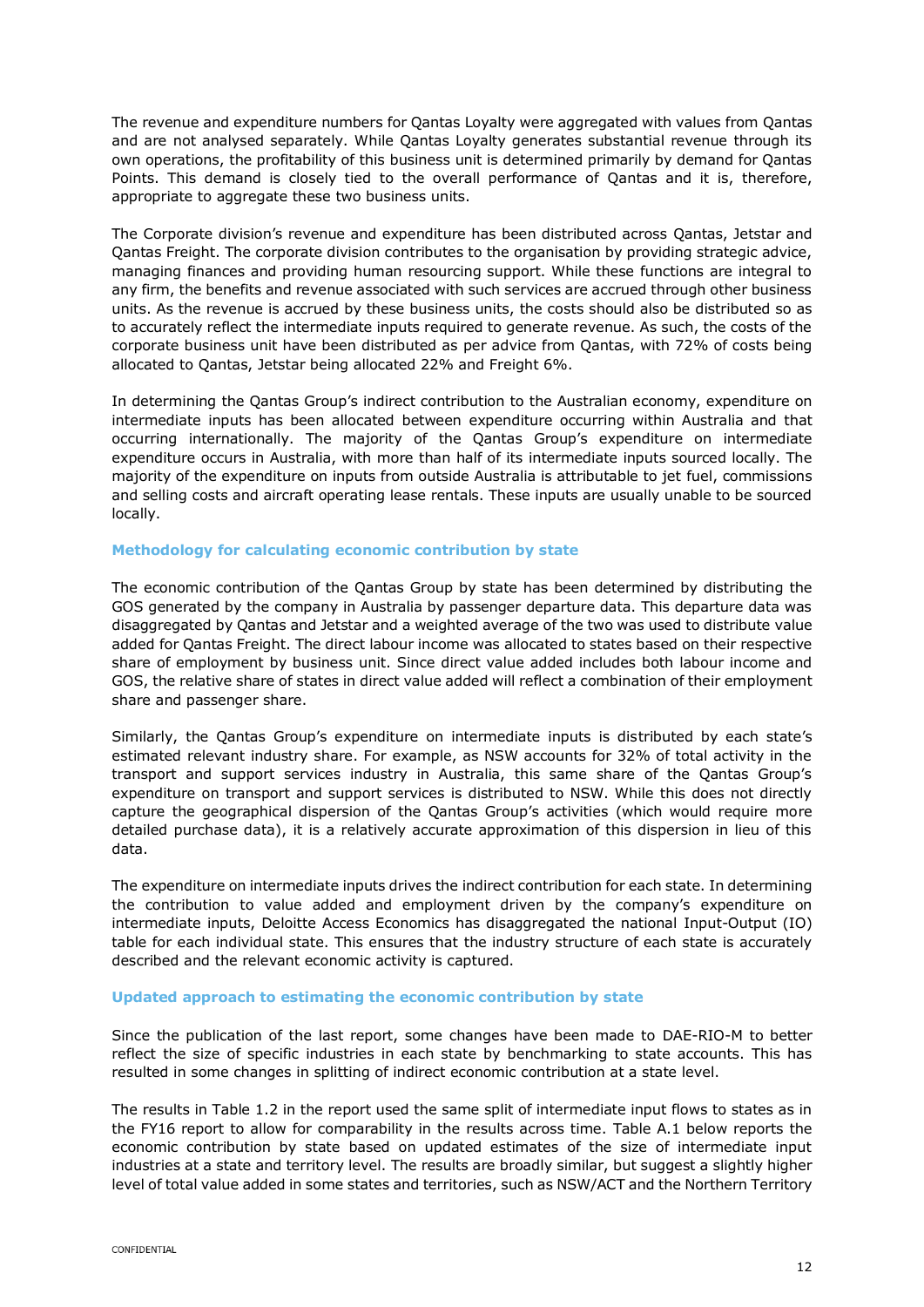and a slightly lower level of value added in some states and territories, such as Victoria and Western Australia.

Table A.1 Economic contribution by state

|                                | <b>Qantas Group</b> |
|--------------------------------|---------------------|
| Total Value added (\$m)        |                     |
| NSW/ACT                        | 4,467               |
| <b>VIC</b>                     | 2,672               |
| QLD                            | 2,501               |
| <b>SA</b>                      | 623                 |
| WA                             | 1,013               |
| TAS                            | 176                 |
| NT                             | 172                 |
| <b>Total Employment (FTEs)</b> |                     |
| NSW/ACT                        | 23,526              |
| <b>VIC</b>                     | 13,493              |
| QLD                            | 11,246              |
| <b>SA</b>                      | 2,988               |
| <b>WA</b>                      | 4,012               |
| <b>TAS</b>                     | 632                 |
| NT                             | 516                 |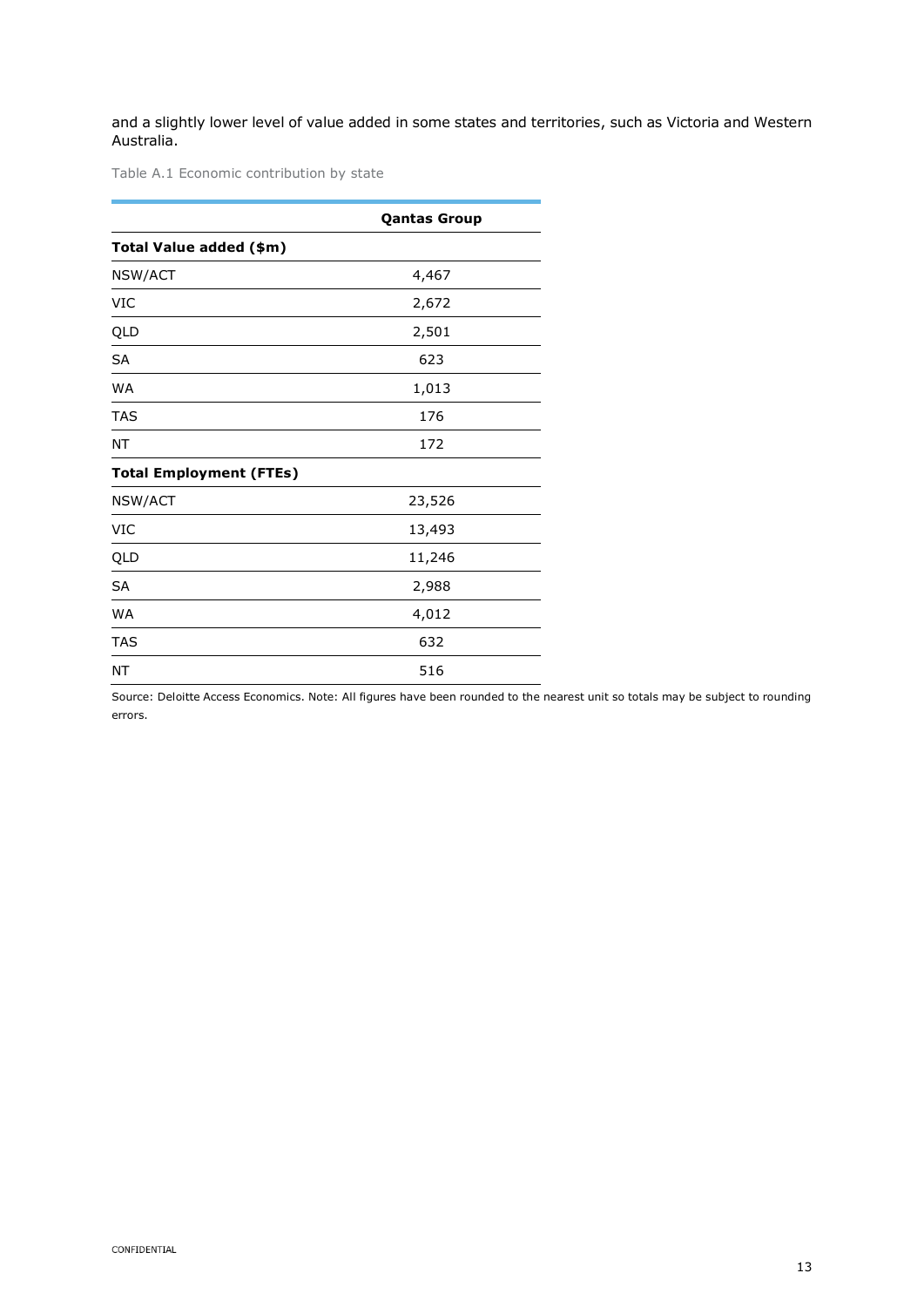# <span id="page-13-0"></span>Appendix B: Economic contribution approach

Economic contribution studies are intended to quantify measures, such as value added, exports, imports and employment associated with a given industry or firm, in a historical reference year. The economic contribution is a measure of the value of production by a firm or industry.

All direct, indirect and total contributions are reported as GOS, labour income, value added and employment (with these terms defined in [Table B.1\)](#page-13-1).

<span id="page-13-1"></span>Table B.1: Definitions of economic contribution estimates

| <b>Estimate</b>                   | <b>Definition</b>                                                                                                                                                                                                                                                                                                                                                                                             |
|-----------------------------------|---------------------------------------------------------------------------------------------------------------------------------------------------------------------------------------------------------------------------------------------------------------------------------------------------------------------------------------------------------------------------------------------------------------|
| GOS                               | GOS represents the value of income generated by the entity's direct capital<br>inputs, generally measured as the earnings before interest, tax, depreciation, and<br>amortisation (EBITDA).                                                                                                                                                                                                                   |
| Labour income                     | Labour income is a subcomponent of value add. It represents the value of output<br>generated by the entity's direct labour inputs, as measured by the income to<br>labour.                                                                                                                                                                                                                                    |
| Value added                       | Value added measures the value of output (i.e., goods and services) generated<br>by the entity's factors of production (i.e., labour and capital) as measured in the<br>income to those factors of production. The sum of value added across all entities<br>in the economy equals GDP. Given the relationship to GDP, the value added<br>measure can be thought of as the increased contribution to welfare. |
| Employment (FTE)                  | Employment is a fundamentally different measure of activity to those above. It<br>measures the number of workers (measured in FTE terms) that are employed by<br>the entity, rather than the value of the workers' output.                                                                                                                                                                                    |
| Direct economic<br>contribution   | The direct economic contribution is a representation of the flow from labour and<br>capital committed in the economic activity.                                                                                                                                                                                                                                                                               |
| Indirect economic<br>contribution | The indirect contribution is a measure of the demand for goods and services<br>produced in other sectors as a result of demand generated by economic activity.                                                                                                                                                                                                                                                |
| Total economic<br>contribution    | The total economic contribution to the economy is the sum of the direct and<br>indirect economic contributions.                                                                                                                                                                                                                                                                                               |

Source: Deloitte Access Economics.

#### **Definitional notes**

When calculating the GOS for a typical for-profit firm or industry, income streams from government (such as transfers or production subsidies) are excluded as they are a transfer of public funds, not reflective of income generated by the activities of the firm or industry.

Similarly, value added is typically calculated as GOS, plus labour income net of subsidies under the ABS Australian System of National Accounts (ABS 2013):

*A subsidy on a product is a subsidy payable per unit of a good or service. An enterprise may regard a subsidy as little different from sales proceeds. However, in the national accounts, subsidies are regarded as transfer payments from general government, enabling enterprises to sell their output for less than would otherwise be the case.*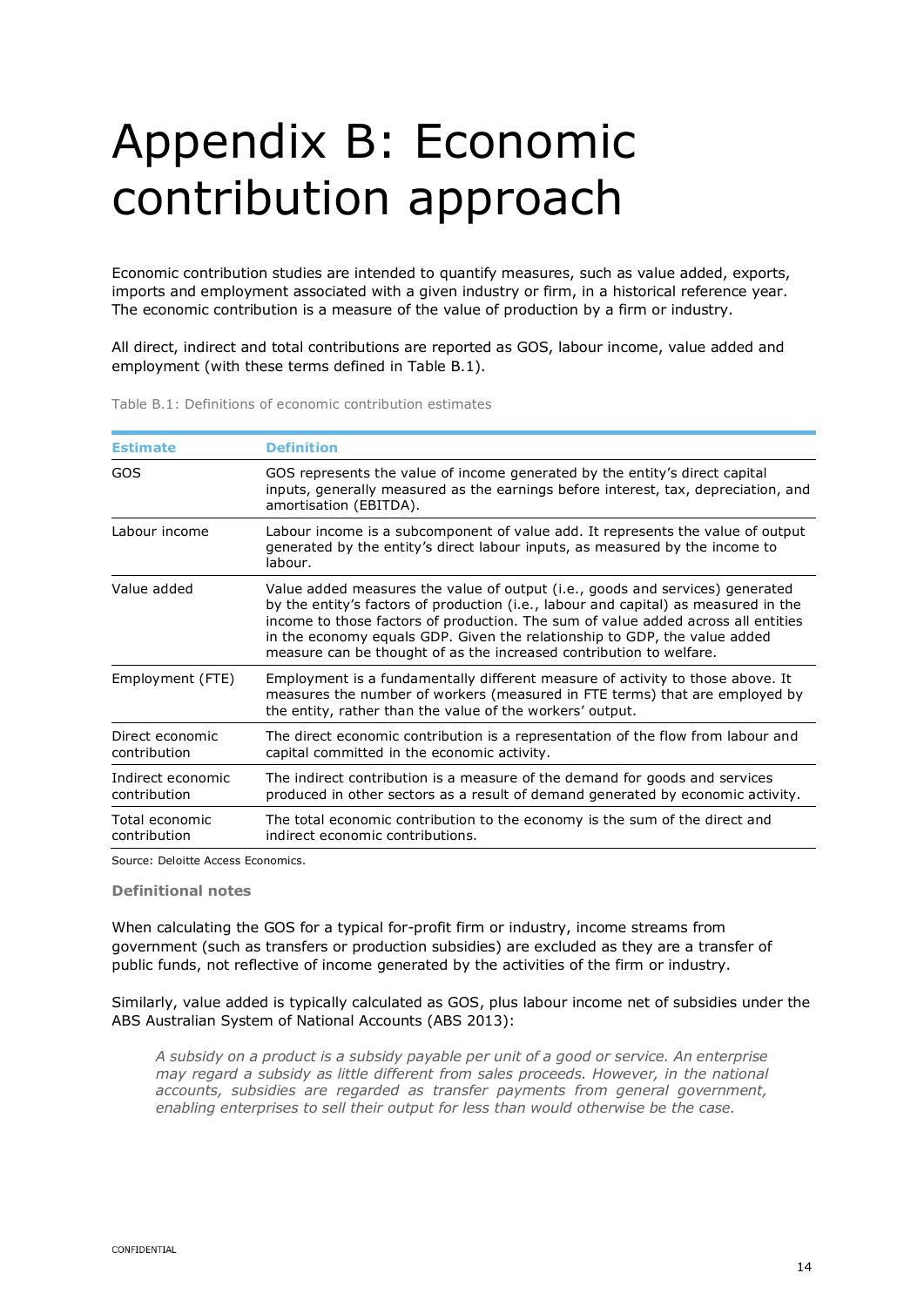#### **Value added**

The measures of economic activity provided by this contribution study are consistent with those provided by the ABS. For example, value added is the contribution the sector makes to total factor income and GDP.

There are a number of ways to measure GDP, including:

- **Expenditure approach**—Measures expenditure: of households, on investment, government and net exports and
- **Income approach**—Measures the income in an economy by measuring the payments of wages and profits to workers and owners.

Below is a discussion on measuring the value added by an industry using the income approach.

**Measuring the economic contribution—income approach**

There are several commonly used measures of economic activity, each of which describes a different aspect of an industry's economic contribution:

 **Value added** measures the value of output (i.e., goods and services) generated by the entity's factors of production (i.e., labour and capital) as measured in the income to those factors of production. The sum of value added across all entities in the economy equals GDP. Given the relationship to GDP, the value added measure can be thought of as the increased contribution to welfare.

Value added is the sum of:

- GOS represents the value of income generated by the entity's capital inputs, generally measured as the earnings before interest, tax, depreciation and amortisation (EBITDA).
- Tax on production, less subsidy provided for production. Note: Given the manner in which returns to capital before tax are calculated, company tax is not included or this would double-count that tax. In addition, it excludes goods and services tax, which is a tax on consumption (i.e., levied on households).
- Labour income is a subcomponent of value added. It represents the value of output generated by the entity's direct labour inputs, as measured by the income to labour.

[Figure B.1](#page-15-0) shows the accounting framework used to evaluate economic activity, along with the components that make up *output*. Output is the sum of value added and the value of intermediate inputs used by the firm or industry.

The value of intermediate inputs can also be calculated directly by summing up expenses related to non-primary factor inputs.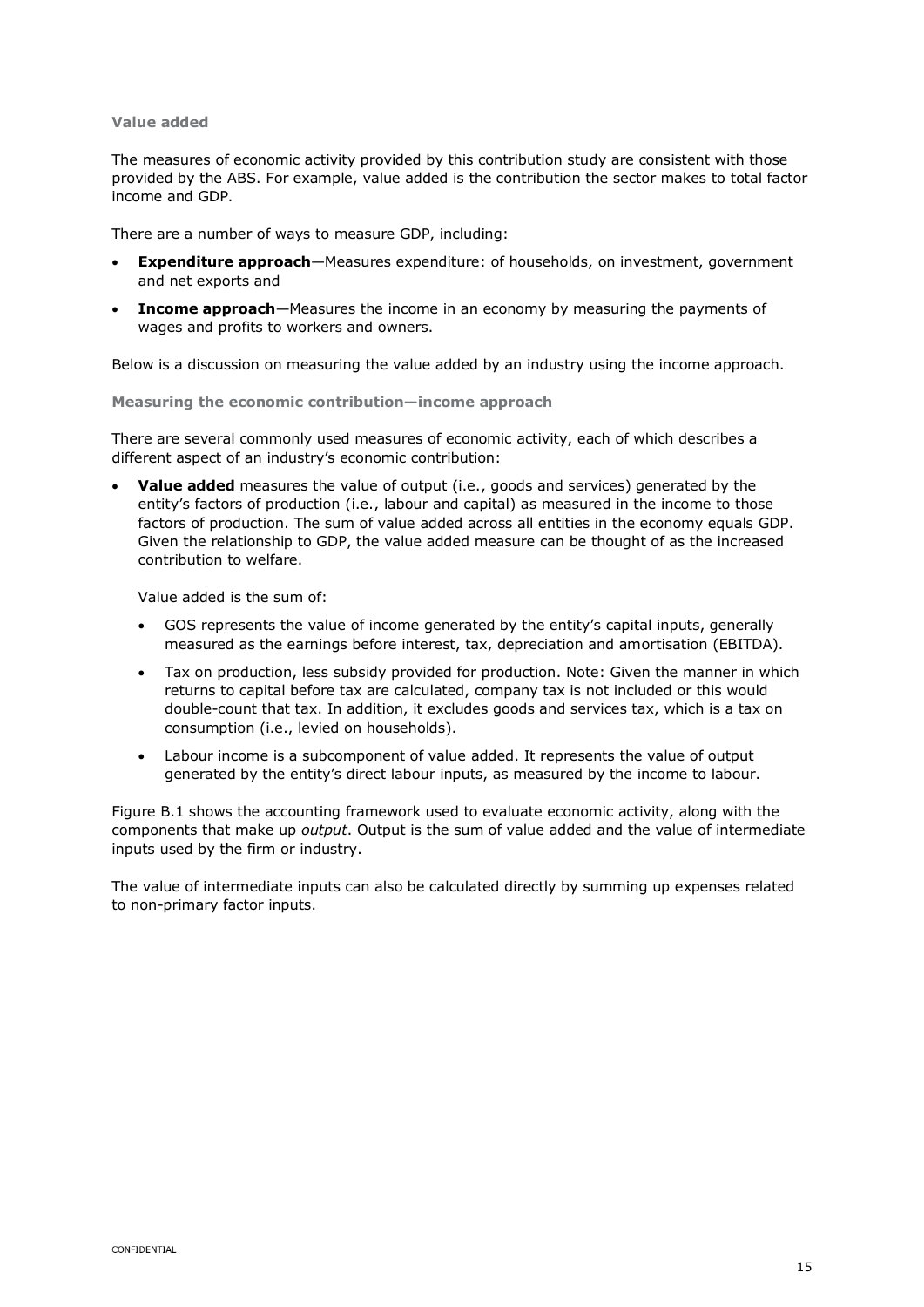<span id="page-15-0"></span>Figure B.1: Economic activity accounting framework



Source: Deloitte Access Economics.

Contribution studies generally outline employment generated by a sector. Employment is a fundamentally different measure of activity to those above. It measures the number of workers that are employed by the entity, rather than the value of the workers' output.

#### **Direct and indirect contributions**

The **direct** economic contribution is a representation of the flow of labour and capital in the airport.

The **indirect** contribution is a measure of the demand for goods and services produced in other sectors as a result of demand generated by the direct economic activity of the airport. Estimation of the indirect economic contribution is undertaken in an IO framework using ABS IO tables which report the inputs and outputs of specific sectors of the economy (ABS 2013).

The total economic contribution to the economy is the sum of the direct and indirect economic contributions.

Other measures, such as total revenue or total exports, are useful measures of economic activity, but these measures alone cannot account for the contribution made to GDP. Such measures overstate the contribution to value added because they include activity by external firms supplying inputs. In addition, they do not discount the inputs supplied from outside Australia.

#### **Limitations of economic contribution studies**

While describing the geographic origin of production inputs may be a guide to a firm or industry's linkages with the local economy, it should be recognised that these are the type of normal industry linkages that characterise all economic activities.

Unless there is unused capacity in the economy (such as unemployed labour), there may not be a strong relationship between a firm's economic contribution as measured by value added (or other static aggregates) and the welfare or living standard of the community. The use of labour and capital by demand created from the industry comes at an opportunity cost as it may reduce the amount of resources available to spend on other economic activities. This is not to say that the economic contribution, including employment, is not important. As stated by the Productivity Commission in the context of Australia's gambling industries: (Productivity Commission 1999):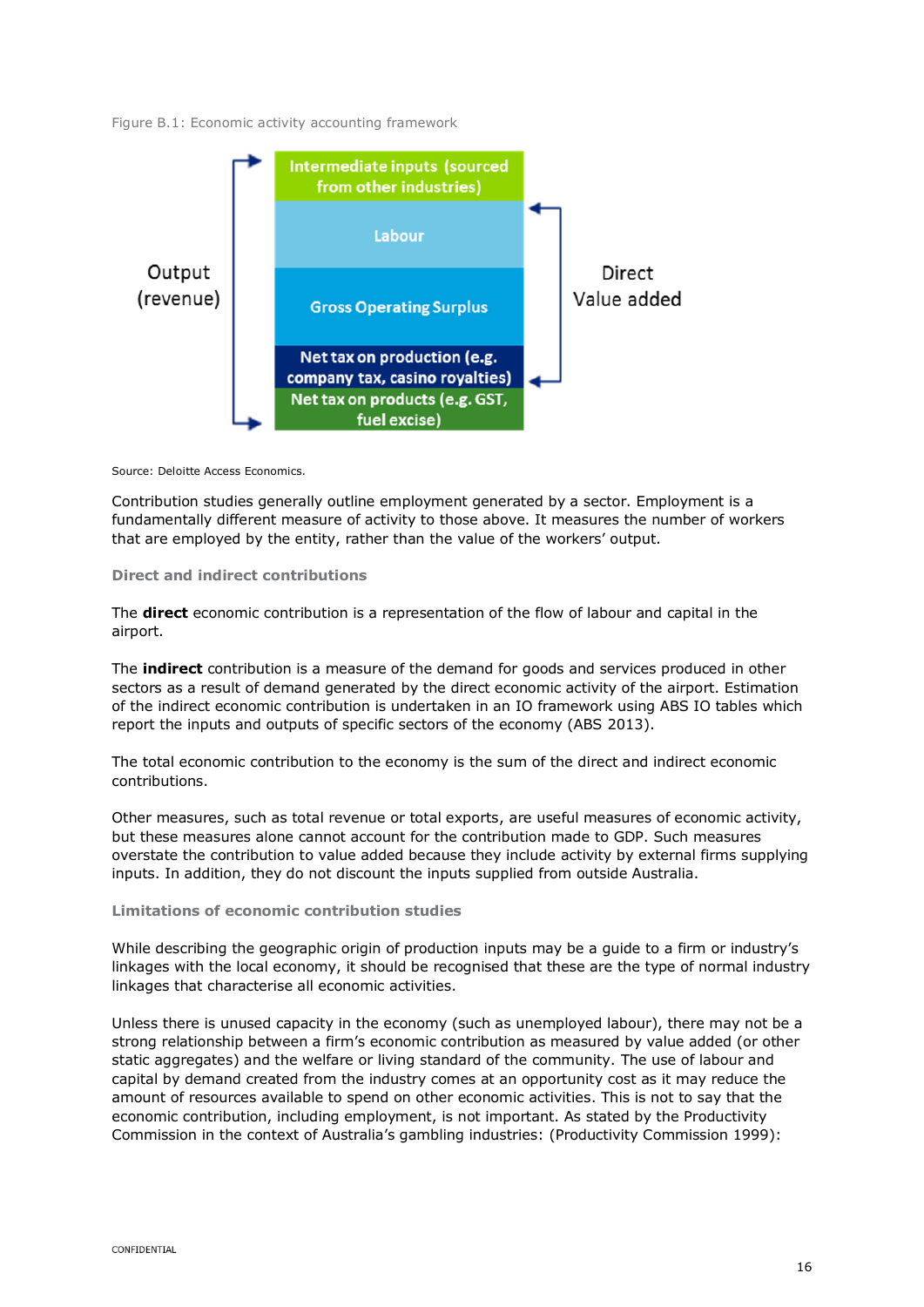*Value added trade and job creation arguments need to be considered in the context of the economy as a whole … income from trade uses real resources, which could have been employed to generate benefits elsewhere. These arguments do not mean that jobs, trade and activity are unimportant in an economy. To the contrary they are critical to people's well-being. However, any particular industry's contribution to these benefits is much smaller than might at first be thought, because substitute industries could produce similar, though not equal gains.*

In a fundamental sense, economic contribution studies are simply historical accounting exercises. No 'what-if,' or counterfactual inferences—such as 'what would happen to living standards if the firm or industry disappeared?'—should be drawn from them.

The analysis—as discussed in the report—relies on a national IO table modelling framework and there are some limitations to this modelling framework. The analysis assumes that goods and services provided to the sector are produced by factors of production that are located completely within the state or region defined and that income flows do not leak to other states.

The IO framework and the derivation of the multipliers also assume that the relevant economic activity takes place within an unconstrained environment. That is, an increase in economic activity in one area of the economy does not increase prices and subsequently crowd out economic activity in another area of the economy. As a result, the modelled total and indirect contribution can be regarded as an upper-bound estimate of the contribution made by the supply of intermediate inputs.

Similarly, the IO framework does not account for further flow-on benefits as captured in a more dynamic modelling environment like a Computable General Equilibrium (CGE) model.

#### **IO analysis**

IO tables are required to account for the intermediate flows between sectors. These tables measure the direct economic activity of every sector in the economy at the national level. Importantly, these tables allow intermediate inputs to be further broken down by source. These detailed intermediate flows can be used to derive the total change in economic activity associated with a given direct change in activity for a given sector.

A widely used measure of the spill-over of activity from one sector to another is captured by the ratio of the total to direct change in economic activity. The resulting estimate is typically referred to as 'the multiplier.' A multiplier greater than 1 implies some indirect activity, with higher multipliers indicating relatively larger indirect and total activity flowing from a given level of direct activity.

The IO matrix used for Australia is derived from the ABS 2014–15 IO tables, the latest available IO data at the time of the analysis. The industry classification used for IO tables is based on the Australian and New Zealand Standard Industrial Classification, with 114 sectors in the modelling framework.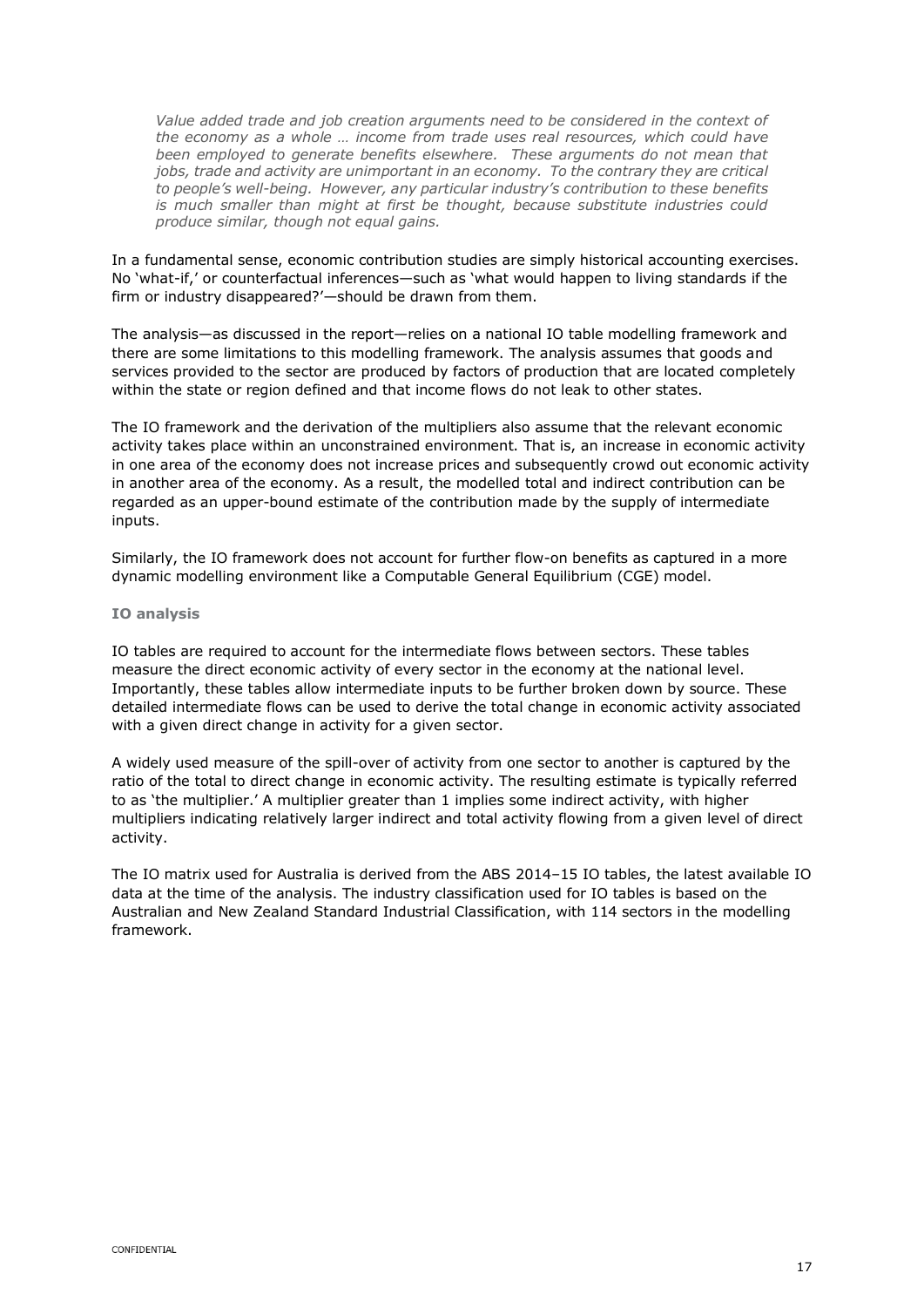# <span id="page-17-0"></span>Appendix C: Facilitated tourism contribution

Noting the vital role the Qantas Group plays in facilitating Australia's tourism industry, this analysis has also evaluated the economic contribution made through the airline's role in facilitating both domestic and international tourism.

#### <span id="page-17-1"></span>**Methodology for calculating the facilitated contribution of domestic tourism**

Figure C.1 provides an overview of the process used to estimate the economic contribution of domestic tourism expenditure facilitated by the Qantas Group. In the first stage, market share information by route provided by the Qantas Group was matched to data on passenger numbers on each route from the Bureau of Infrastructure, Transport and Regional Economics (BITRE). This was used to calculate estimates of passenger numbers carried by Qantas and Jetstar on each route.

Routes were aggregated to a state level by attributing half the traffic on a route pair to each state. For example, 50% of traffic on the Sydney to Melbourne route was attributed to NSW and 50% to Victoria. Market shares by state were developed separately for interstate and intrastate travel.

In the second stage, these market shares were multiplied by estimates of regional expenditure by domestic overnight and domestic day visitors in each state. To calculate regional expenditure, information on average expenditure per night from the TRA National Visitor Survey (2017) was combined with other data from TRA on visitor numbers travelling interstate and intrastate by air.

Figure C.1 Overview of methodology for estimating the domestic tourism contribution



Source: Deloitte Access Economics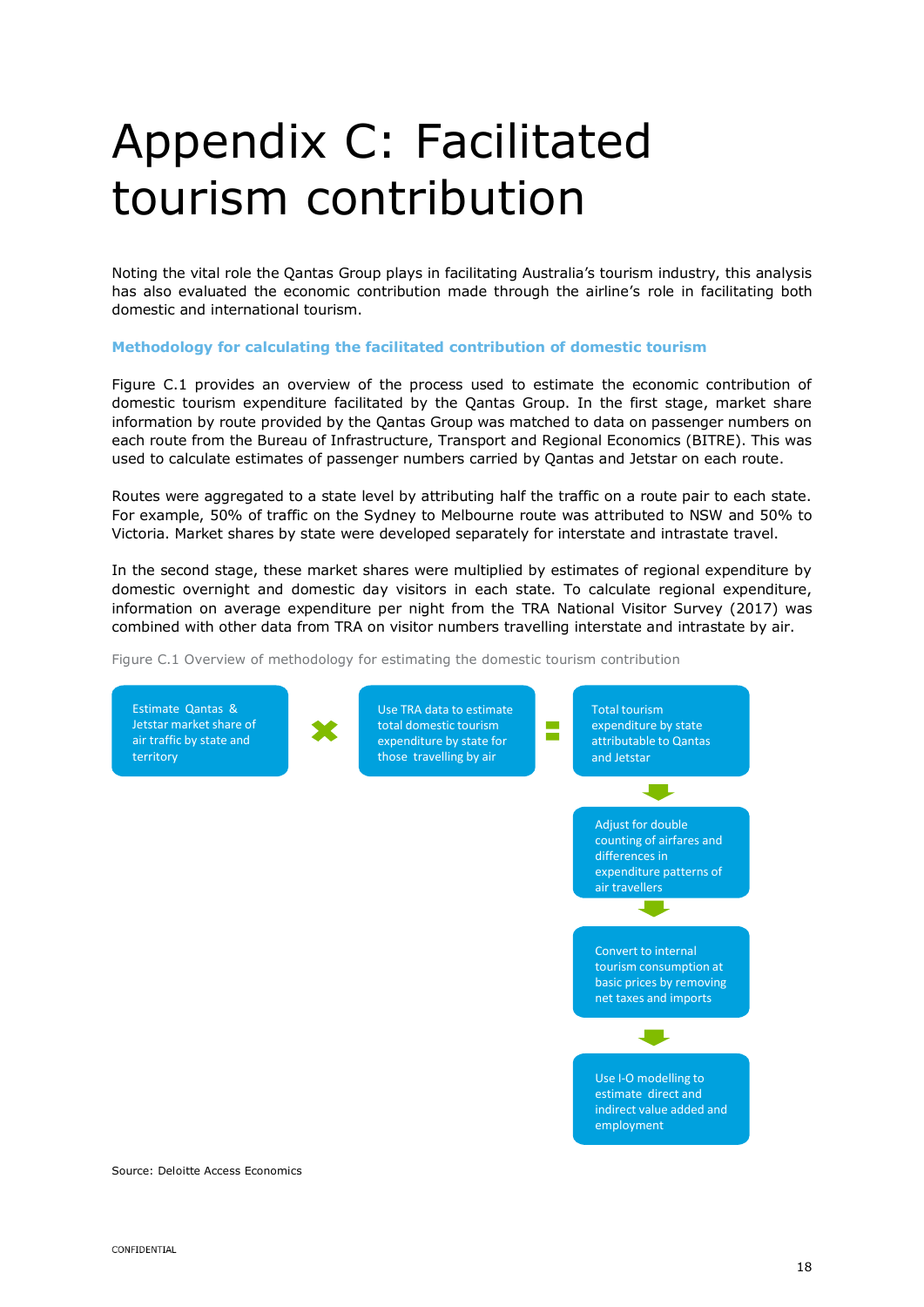In the third stage, estimates of market shares by state are multiplied by total tourism expenditure for air travellers (calculated in the second stage) to develop estimates of total tourism expenditure attributable to Qantas and Jetstar for both interstate and intrastate travel.

This data is then subject to some further adjustments in the fourth stage to ensure it is consistent with the expenditure profile of airline travellers noting that expenditure estimates are based on all domestic tourists not just airline travellers.

- First, all expenditure on domestic airfares is excluded to avoid double-counting expenditure already included in the economic contribution of the Qantas Group.
- Second, expenditure on vehicle maintenance and repairs is excluded on the basis that this is more likely to be incurred by those on driving holidays.
- Finally, expenditure on fuel is reduced to the average amount per day incurred by international tourists as those travelling by air are expected to spend less on fuel than those travelling to a destination by car. These assumptions are likely to be conservative because it is likely that air travellers have a higher average expenditure per night than those travelling by car or bus.

The next stage involves adjusting tourism expenditure, which is recorded in purchaser prices to internal tourism consumption at basic prices by removing the impact of imports and net taxes on production and adjusting for imputed consumption. Finally, IO modelling is used to convert internal tourism consumption by item to estimates of direct and indirect value added and indirect and direct employment.

#### <span id="page-18-0"></span>**Methodology for calculating the facilitated contribution of international tourism**

A similar procedure was used to estimate the economic contribution of international tourism facilitated by the Qantas Group. The various stages in this process are outlined in Figure C.2 below.

Estimating the market share of Qantas and Jetstar is more complicated in the case of international tourism. While BITRE has information on airline travel by route, this does not map neatly to country of origin for some countries and does not account for differences in the ratio of foreign to local residents carried by different airlines.

Tourism Australia does provide airline share data for some of Australia's largest source countries, which can be used for these countries based on data from the Department of Immigration and Border Protection. Deloitte Access Economics also received detailed data from Qantas and Jetstar on incoming passengers by point of sale. While point of sale is not a perfect measure of country of origin, it is likely to be a reasonable approximation. This can then be used to estimate market share of arrivals (after adjusting for the fact that some travellers are not short-term visitors, but longer-term visitors or permanent settlers).

The market share of Qantas and Jetstar by country of origin was estimated by combining the airline share data reported by Tourism Australia (2016) (where available) with estimated market shares from point of sale data for source markets not reported on by Tourism Australia.

In the second stage, this data was multiplied by estimates of expenditure (excluding prepaid airfares and package tours) by country of origin for inbound tourist arrivals for each state from TRA. The resulting estimates reflect the total international tourism expenditure for each state attributable to tourists travelling on Qantas or Jetstar.

The next stage involves adjusting this expenditure to exclude expenditure on international and domestic airfares in Australia to avoid double counting any expenditure as part of the direct economic contribution. As for the domestic tourism expenditure, this was then converted to tourism consumption at basic prices and then converted to estimates of direct and indirect value added and employment using IO modelling.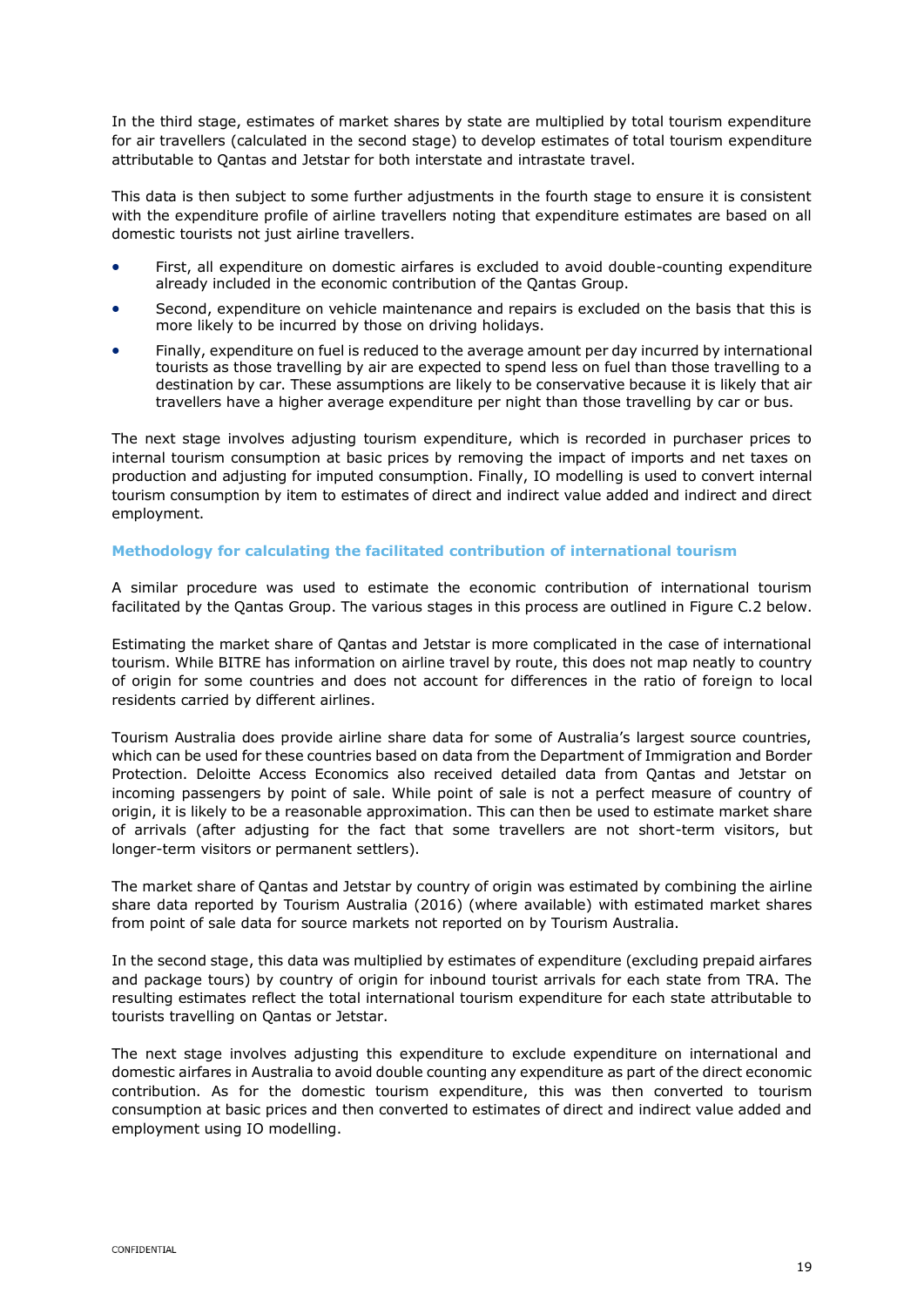Figure C.2 Overview of methodology for estimating the international tourism contribution



#### <span id="page-19-0"></span>**The use of 'economic contribution per passenger' estimates**

Deloitte Access Economics understands that the Qantas Group is looking to use 'economic contribution per passenger' numbers to estimate the contribution of specific flights into Australia. In using these numbers to construct such estimates, there are a number of parameters that will need to be considered. The first concerns the makeup of a typical airline flight, including passenger load factors, the mix of Australian to international passenger and the mix of short-term visitors to longer-time arrivals, e.g., migrants. The numbers in this report are based on the expenditure patterns of tourists who are defined as short-term visitor arrivals.

The second issue to be considered in using these estimates is that they reflect the contribution of current visitors to the economy from that source country. They do not reflect the net impact on the economy of an increase in tourist arrivals or a change in visitor mix. An analysis of this net impact would need to consider the potential reallocation of resources from other industries and the extent to which tourism infrastructure, e.g., airports and hotels respond to additional tourists. This would need to be examined through an economic impact study drawing on economy-wide modelling techniques, such as CGE modelling.

#### <span id="page-19-1"></span>**Calculating the facilitated contribution of tourism using the TSA approach**

The methodology for estimating the economic contribution of tourism expenditure facilitated by the Qantas Group in the body of this report is based on IO modelling in line with the approach used in the FY15 and FY16 studies. This is also the approach used to estimate the economic contribution of the activities of the Qantas Group itself.

An alternative way of measuring the economic contribution of facilitated tourism, which also draws on the use of IO tables, is the TSA approach. Both approaches are conceptually similar and draw on the ABS IO tables to generate results. The TSA is based on an international approach to defining the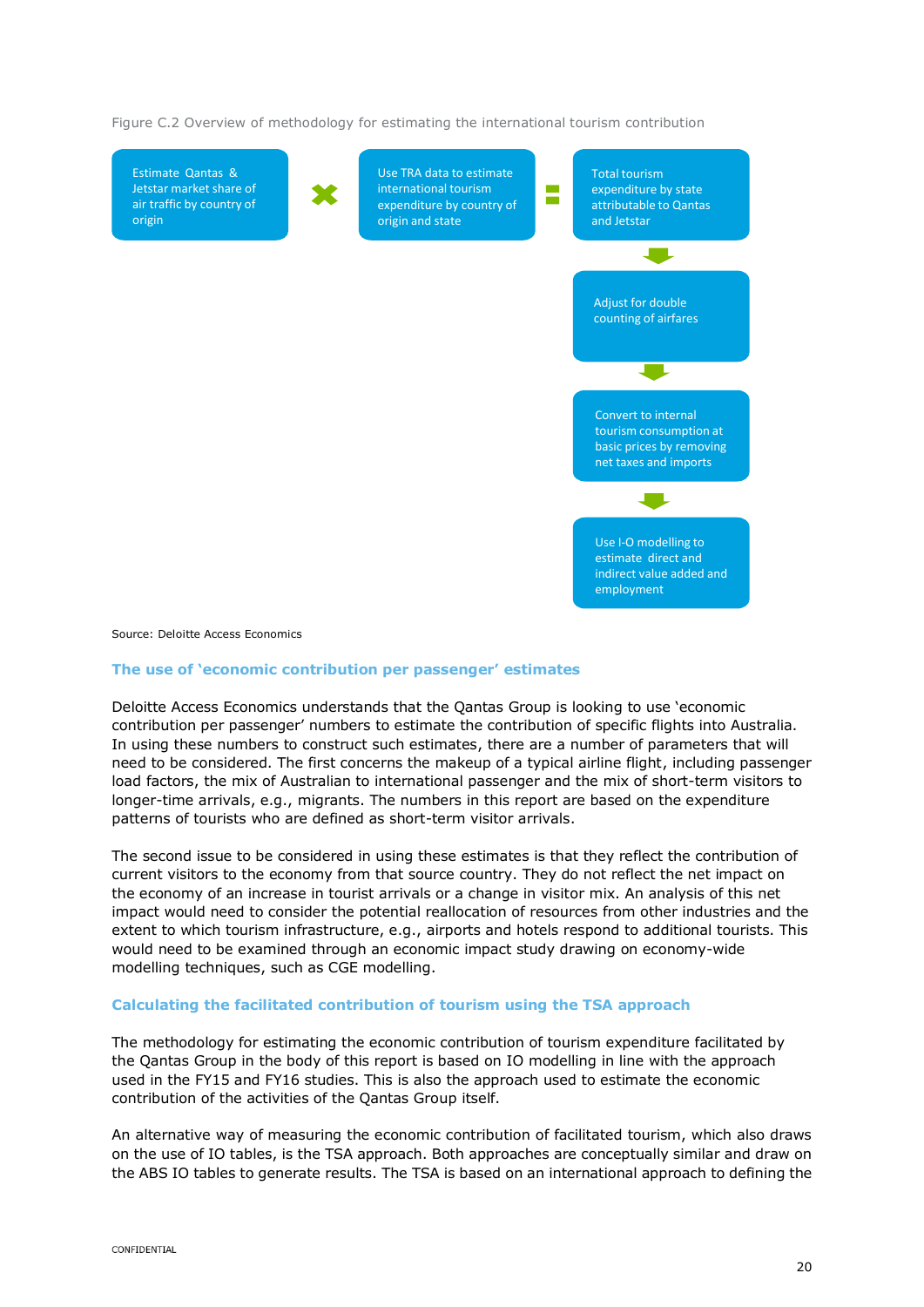tourism sector and different tourism products and related industries depending on the extent to which they interact with tourists either directly or indirectly.

The TSA is published by the ABS and the State TSAs are published by TRA. The TSA approach is an internationally recognised approach to estimating the economic contribution of tourism activity. Both approaches rely at their core on IO tables.

While IO modelling can be applied to any sector of the economy (including tourism by using an appropriate sector-specific definition of the tourism sector), Deloitte Access Economics has shifted to using the TSA approach to estimate the economic contribution of tourism activity in recent projects. The TSA approach is our preferred approach to measuring the economic contribution of the tourism sector as it ensures that the analysis is consistent with international guidelines for measuring the economic activity of the tourism sector.

The definition of direct and indirect are slightly different in the TSA approach as direct is defined as activity involving a direct interaction with tourists. Accordingly, the ratio of direct and indirect activity differs from results using a standard IO approach. However, estimates of total value added and employment should be similar across the two approaches.

Table C.1 below shows the estimated economic contribution of the Qantas Group using the TSA approach for Australia as a whole. Total value added and employment are similar to the results reported in Chapter 1 in the report. Table C.2 shows the per passenger contribution from each source country using the TSA approach.

|                          |               | <b>Domestic tourism</b> | <b>International tourism</b> |               |                 |              |
|--------------------------|---------------|-------------------------|------------------------------|---------------|-----------------|--------------|
|                          | <b>Direct</b> | <b>Indirect</b>         | <b>Total</b>                 | <b>Direct</b> | <b>Indirect</b> | <b>Total</b> |
| Value added (\$m)        |               |                         |                              |               |                 |              |
| Qantas                   | 1,971         | 2,030                   | 4,000                        | 1,648         | 1,320           | 2,969        |
| Jetstar                  | 1,129         | 1,182                   | 2,311                        | 645           | 522             | 1,167        |
| Qantas Group             | 3,100         | 3,211                   | 6,311                        | 2,293         | 1,842           | 4,136        |
| <b>Employment (FTEs)</b> |               |                         |                              |               |                 |              |
| Qantas                   | 28,820        | 15,191                  | 44,012                       | 20,025        | 9,087           | 29,112       |
| Jetstar                  | 16,551        | 9,847                   | 26,398                       | 7,784         | 3,616           | 11,400       |
| <b>Qantas Group</b>      | 45,372        | 25,039                  | 70,410                       | 27,808        | 12,704          | 40,512       |

Table C.1 Economic contribution of the Qantas Group to tourism using the TSA approach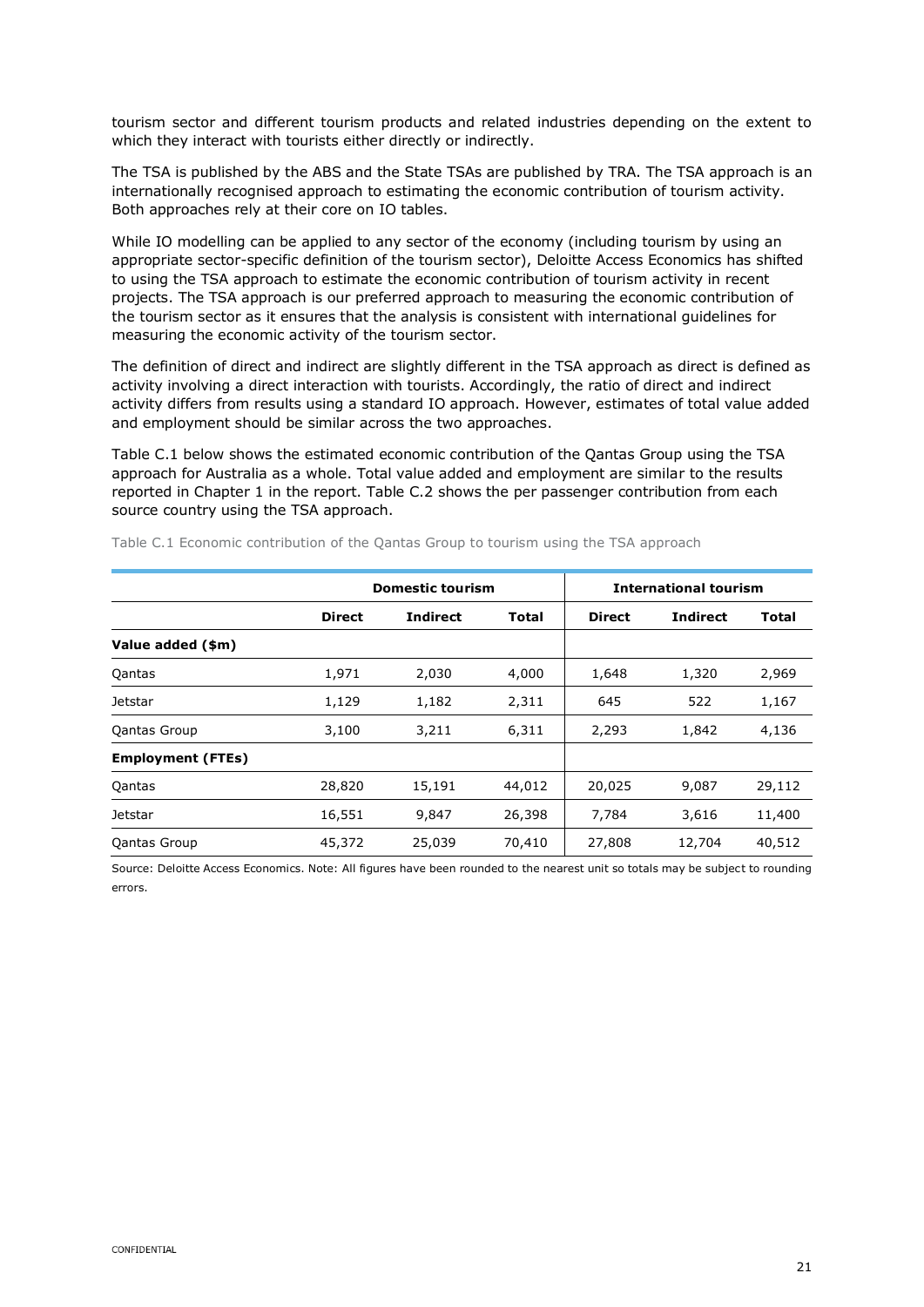|  | Table C.2 Economic contribution per passenger from each source country using the TSA approach |  |  |  |  |  |  |
|--|-----------------------------------------------------------------------------------------------|--|--|--|--|--|--|
|  |                                                                                               |  |  |  |  |  |  |

|                                                  | <b>Direct</b> | <b>Indirect</b> | <b>Total</b> |
|--------------------------------------------------|---------------|-----------------|--------------|
| Value added (\$)                                 |               |                 |              |
| United States (USA)                              | 1,081         | 1,015           | 2,096        |
| China                                            | 3,273         | 2,200           | 5,473        |
| Japan                                            | 1,089         | 890             | 1,978        |
| Hong Kong                                        | 1,982         | 1,541           | 3,523        |
| Singapore                                        | 1,397         | 1,062           | 2,459        |
| United Kingdoms (UK)                             | 1,166         | 1,190           | 2,356        |
| <b>Employment (FTEs per</b><br>'000' passengers) |               |                 |              |
| United States (USA)                              | 13            | $\overline{7}$  | 20           |
| China                                            | 38            | 21              | 60           |
| Japan                                            | 13            | 6               | 19           |
| Hong Kong                                        | 23            | 11              | 34           |
| Singapore                                        | 16            | $\overline{7}$  | 24           |
| United Kingdoms (UK)                             | 14            | 9               | 23           |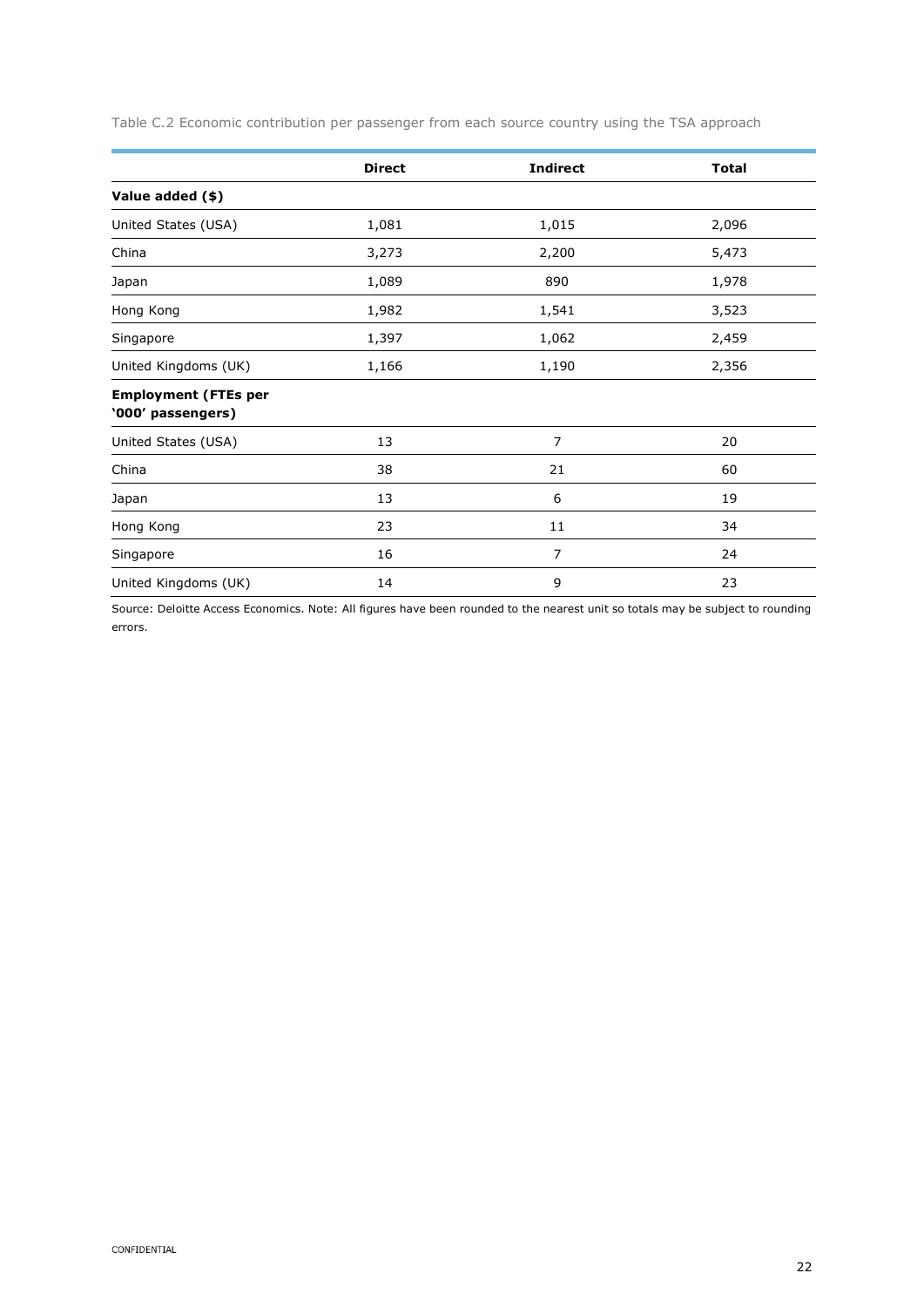### <span id="page-22-0"></span>Limitation of our work

#### <span id="page-22-1"></span>**General-use restriction**

This report is prepared solely for the use of the Qantas Group. This report is not intended to, and should not be, used or relied upon by anyone else and we accept no duty of care to any other person or entity. The report has been prepared for the purpose of estimating the economic contribution of the Qantas Group for FY17. You should not refer to or use our name or the advice for any other purpose.